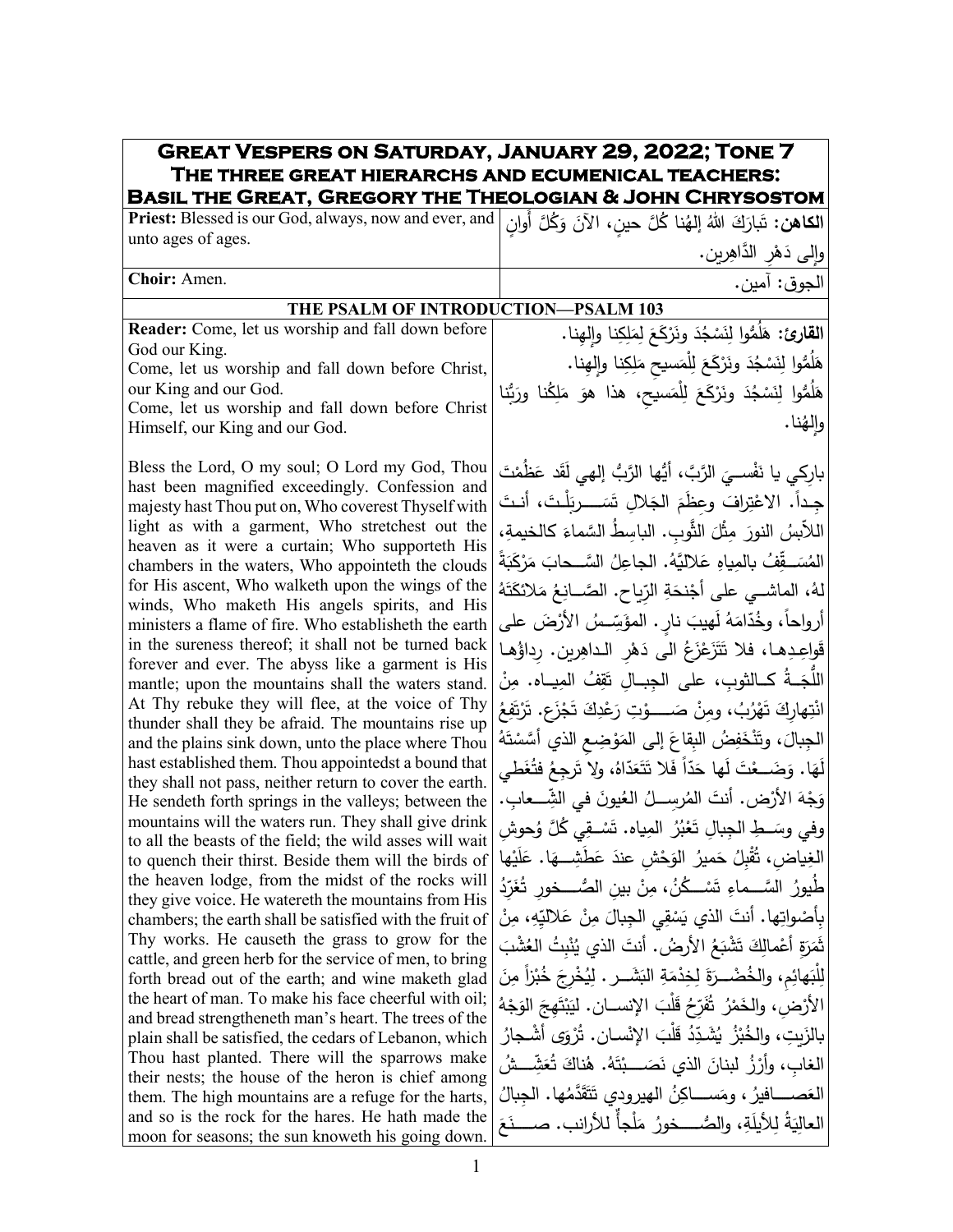| Thou appointedst the darkness, and there was the                                                                       | القَّمَرَ للأوقاتِ، والشَّــــمْسُ عَرَفَتْ غُروبَها. جَعَلَ           |
|------------------------------------------------------------------------------------------------------------------------|------------------------------------------------------------------------|
| night, wherein all the beasts of the forest will go                                                                    | الظُّلْمَةَ فكانَ لَيْلٌ، وفيهِ تعْبُرُ جميعُ وحوشِ الـغاب.            |
| abroad; young lions roaring after their prey, and<br>seeking their food from God. The sun ariseth, and                 |                                                                        |
| they are gathered together, and they lay them down                                                                     | أَشْـــــبالٌ تَزْأَرُ لِتَخْطُفَ وتَطْلُبَ مِنَ اللهِ طَعـامَهـا.     |
| in their dens. Man shall go forth unto his work, and                                                                   | أشرَقَتِ الشَّمسُ فاجتَمَعَتْ، وفي صِـيَرها رَبَضَـت.                  |
| to his labor until the evening. How magnified are                                                                      | يَخْرُجُ الإنســـــانُ إلى عَمَلِهِ وإلى صِـــــناعَتِهِ حتى           |
| Thy works, O Lord! In wisdom hast Thou made them                                                                       |                                                                        |
| all. The earth is filled with Thy creation. So is this                                                                 | المَســـــــاء. مـا أَعْظَمَ أَعْمـالَكَ يـا ربُّ، كلَّهـا بِحِكْمَةٍ  |
| great and spacious sea, wherein are things creeping<br>innumerable, small living creatures with the great.             | صَـــــنَعْتَ. قَدِ امْتَلأَتِ الأَرضُ مِنْ خَليقَتِكَ. هذا            |
| There go the ships; there this leviathan, whom Thou                                                                    | البَحْرُ الكَبِيرُ الواسِـــــعُ، هناكَ دَبّاباتٌ لا عَدَدَ لَهَا،     |
| hast made to play therein. All things wait on Thee, to                                                                 | حَيَواناتٌ صِغَارٌ مَعَ كِبارٍ . هُناكَ تَجْرِي السُّفُنُ، هذا         |
| give them their food in due season; when Thou givest                                                                   |                                                                        |
| it them, they will gather it. When Thou openest Thy                                                                    | النِّتّينُ الذي خَلَقْتَهُ يَلْعَبُ فيه. وكلّها إيّاكَ تَتَرَجَّى،     |
| hand, all things shall be filled with goodness; when                                                                   | لِتُعْطِيَهِـا طعـامَهـا في حينِـه، وإذا أنـتَ أَعْطَيْتَهـا           |
| Thou turnest away Thy face, they shall be troubled.                                                                    | جمَعَتْ. تَفْتَحُ يدَكَ فَيَمْتَلِئُ الْكُلُّ خيْراً، تَصْـــــرفُ     |
| Thou wilt take their spirit, and they shall cease; and                                                                 |                                                                        |
| unto their dust shall they return. Thou wilt send forth<br>Thy Spirit, and they shall be created; and Thou shalt       | وجهَكَ فَيَضْــــطّْرِبون. تَنْزِعُ أَرواحَهُمْ فَيَفْنَوْنَ، وإلى     |
| renew the face of the earth. Let the glory of the Lord                                                                 | تُرابِهِمْ يَرْجِعونَ. تُرْسِلُ روحَكَ فَيُخلَقُونَ، وتُجَدِّدُ وَجْهَ |
| be unto the ages; the Lord will rejoice in His works.                                                                  | الأرض. لِيَكُنْ مَجْدُ الرَّبِّ إلى الـدهْرِ ، يَفْرَحُ الرَّبُّ       |
| Who looketh on the earth and maketh it tremble,                                                                        |                                                                        |
| Who toucheth the mountains and they smoke. I will                                                                      | بأعمالِه. الذي يَنْظُرُ إلى الأَرْضِ فيَجْعَلُها تَرْتَعِدُ،           |
| sing unto the Lord throughout my life, I will chant to                                                                 | وِيَمَسُ الْجِبالَ فِتُدَخِّنُ. أَسَـــبِّحُ الرَّبَّ في حَيَاتِي،     |
| my God for as long as I have my being. May my                                                                          | وأَرَّتِلُ لِإلهِي ما دُمْتُ مَوْجوداً. يَلَّذُ لَهُ تَأْمُلِي، وأنا   |
| words be sweet unto Him; I will rejoice in the Lord.<br>O that sinners would cease from the earth, and they            |                                                                        |
| that work iniquity, that they should be no more. Bless                                                                 | أَفْرَحُ بِالرَّبِّ. لِتَبِدِ الْخَطَأَةُ مِنَ الأَرضِ، ولا يبْقَ فيها |
| the Lord, O my soul. The sun knoweth his going                                                                         | الأَثْمَة. بارِكِي يا نفسِــــيَ الرَّبّ. الشَّـــمْسُ عَرَفَتْ        |
| down. Thou appointedst the darkness, and there was                                                                     | غُروبَها، جَعَلَ الظُلْمَةَ فكانَ لَيْلٌ. ما أعظَمَ أعمالَكَ           |
| the night. How magnified are Thy works, O Lord! In                                                                     |                                                                        |
| wisdom hast Thou made them all.                                                                                        | يا ربُ، كلّها بحِكْمَةٍ صَنَعْتَ.                                      |
| Glory to the Father, and to the Son, and to the Holy                                                                   | المَحْدُ للِآبِ، والآبنِ، والروحِ الْقُدْسِ، الآنَ وكُلَّ أُوان        |
| Spirit; both now and ever, and unto ages of ages.<br>Amen.                                                             | والِي دَهْرِ الداهرِينِ. آمينِ.                                        |
| Alleluia, Alleluia, Alleluia. Glory to Thee, O God.                                                                    |                                                                        |
| ( <i>thrice</i> )                                                                                                      | هَلِلوبِيا، هَلِلوبِيا، هَلِلوبِيا، المَجْدُ لَكَ يا الله. (ثلاثا)     |
| O our God and our Hope, glory to Thee!                                                                                 | يا إلهَنا وَرَجاءَنَا لَكَ المَجْد.                                    |
| THE GREAT LITANY                                                                                                       |                                                                        |
| <b>Deacon:</b> In peace, let us pray to the Lord.                                                                      | الشماس: بِسَلامِ إلى الرَّبِّ نَطْلُب.                                 |
| Choir: Lord, have mercy.                                                                                               | ا <b>لجوقة</b> : يا رَبُّ ارْحَم.                                      |
| <b>Deacon:</b> For the peace from above and the salvation of                                                           | ال <b>نشَّماس:</b> مِنْ أَجْلِ السَّلام الذي مِنَ الْعُلَى وخَلاصِ     |
| our souls, let us pray to the Lord.                                                                                    | نُفوسِنا، إلى الرَّبّ نَطْلُب.                                         |
| <b>Choir:</b> Lord, have mercy.                                                                                        | ا <b>لجوقة</b> : يا رَبُّ ارْحَم.                                      |
|                                                                                                                        |                                                                        |
| <b>Deacon:</b> For the peace of the whole world, the good<br>estate of the Holy Churches of God, and the union of all, | ا <b>لشماس:</b> مِنْ أَجْلِ سَلام كُلِّ العالَم وحُسْنِ شَاتِ          |
| let us pray to the Lord.                                                                                               | كنائِس اللهِ المُقَدَّسَةِ، واتِّحادِ الكُلِّ، إلى الرَّبِّ نَطلَب.    |
|                                                                                                                        |                                                                        |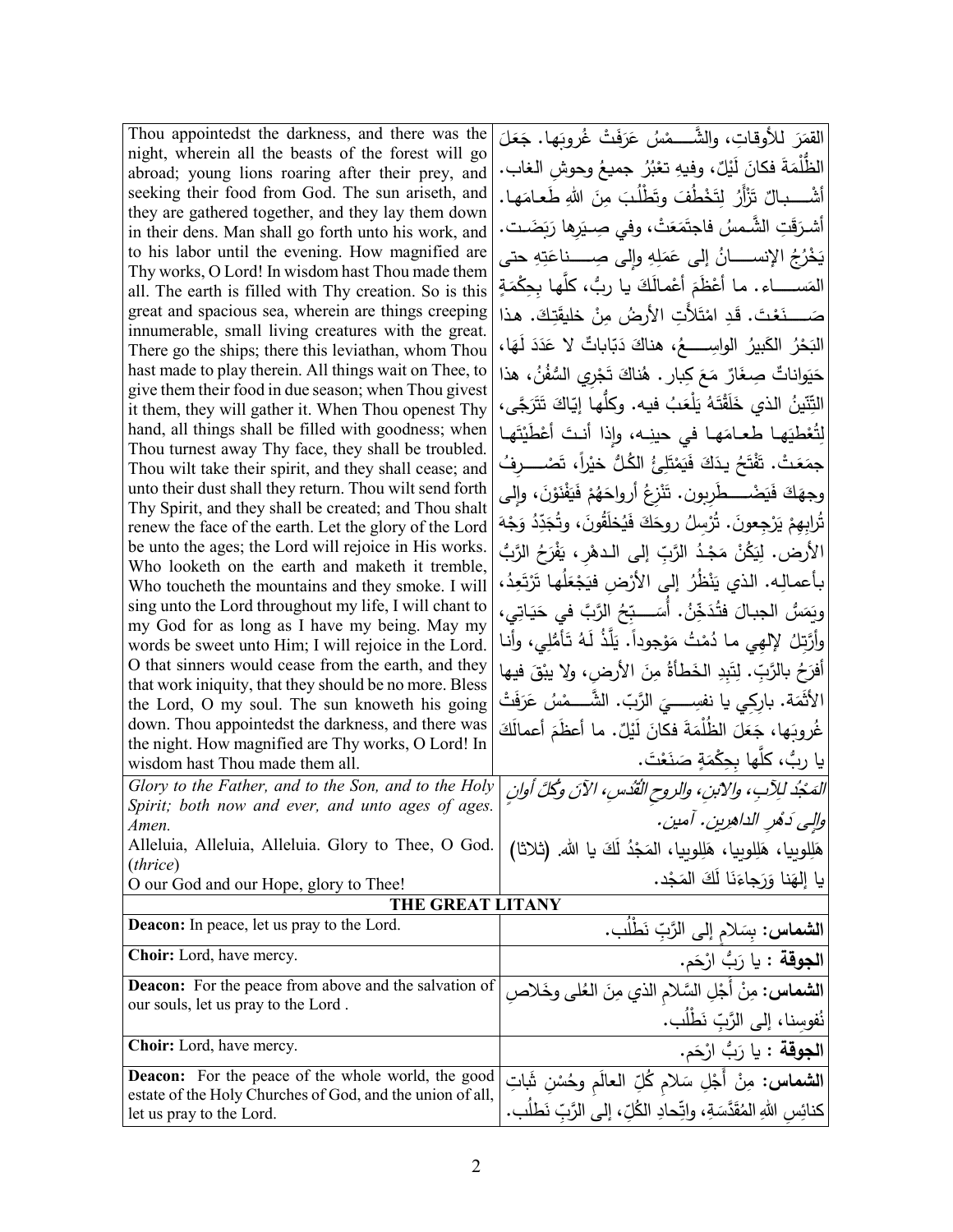| Choir: Lord, have mercy.                                                                                                    | ا <b>لجوقة:</b> يا رَبُّ ارْحَم.                                 |
|-----------------------------------------------------------------------------------------------------------------------------|------------------------------------------------------------------|
| <b>Deacon:</b> For this Holy House and those who with faith,<br>reverence, and fear of God enter therein, let us pray to    | ا <b>لشماس:</b> مِنْ أَجْلِ هذا البَيْتِ المُقَدَّس، والذينَ     |
| the Lord.                                                                                                                   | يَدْخُلُونَ إليهِ بإيمانٍ وَوَرَعٍ وَخَوفِ اللهِ، إلى الرَّبِّ   |
|                                                                                                                             | نَطْلُب.                                                         |
| Choir: Lord, have mercy.                                                                                                    | ا <b>لجوقة:</b> يا رَبُّ ارْحَم.                                 |
| For our father and Metropolitan N., (our<br>Deacon:<br>Archbishop N. or Bishop N.), the honorable presbytery,               | ا <b>لشماس:</b> مِنْ أَجْلِ أبينا ومِتروبوليتِنا (فلان)          |
| the diaconate in Christ, all the clergy and people, let us                                                                  | وأسقُفِنا (فلان) والكَهَنَةِ الْمُكَرَّمينَ والشَمامسةِ الخُدّام |
| pray to the Lord.                                                                                                           | بالمَسيح، وجميع الإكليروسِ والشَّعْبِ، إلى الرَّبِّ              |
|                                                                                                                             | نَطْلُبِ.                                                        |
| Choir: Lord, have mercy.                                                                                                    | ا <b>لجوقة:</b> يا رَبُّ ارْحَم.                                 |
| For Metropolitan Paul and Archbishop<br>Deacon:<br>John and their quick release from captivity and safe                     | الشماس: مِنْ أجلِ المِثْروبوليتِ بولُسَ والمِطْران               |
| return, let us pray to the Lord.                                                                                            | يوحَنا وفَكِّ أسْرهِما وعَوْدَتِهِما سالِمَيْنِ، إلى الرَّبِّ    |
|                                                                                                                             | نَطْلُبِ .                                                       |
| Choir: Lord, have mercy.                                                                                                    | ا <b>لجوقة:</b> يا رَبُّ ارْحَم.                                 |
| Deacon: For our country, its President, civil authorities,<br>and Armed Forces, let us pray to the Lord.                    | (في أمريكا) الشعَّاس: مِنْ أَجْلِ حُكَّام هَذا النَلَدِ،         |
|                                                                                                                             | ومُؤازَرَتِهِمْ في كُلِّ عَمَلٍ صالِحٍ، إلى الرَّبِّ نَطْلُب.    |
| Choir: Lord, have mercy.                                                                                                    | ا <b>لجوق</b> : يا رَبُّ ارْحَم.                                 |
| <b>Deacon:</b> For this city and every city and countryside<br>and the faithful who dwell therein, let us pray to the       | <b>الشماس:</b> مِنْ أَجْلِ هذهِ المَدينةِ، وجَميع المُدُن        |
| Lord.                                                                                                                       | والقُرى والمؤمنينَ الساكِنينَ فِيها، إلى الرَّبّ نَطْلُب.        |
| Choir: Lord, have mercy.                                                                                                    | ا <b>لجوقة:</b> يا رَبُّ ارْحَم.                                 |
| <b>Deacon:</b> For healthful seasons, abundance of the fruits<br>of the earth, and peaceful times, let us pray to the Lord. | <b>الشماس:</b> مِنْ أَجْلِ اعْتِدالِ الأَهْوِيَةِ وخِصْب         |
|                                                                                                                             | الأَرْض بالثِمار ، وأَوْقاتٍ سلاميَّةٍ، إلى الرَّبِّ نَطْلُب.    |
| Choir: Lord, have mercy.                                                                                                    | ا <b>لجوقة:</b> يا رَبُّ ارْحَم.                                 |
| <b>Deacon:</b> For travelers by sea, by land, and by air, the<br>sick, the suffering, the captive, and for their salvation, | <b>الشماس:</b> مِنْ أَجْلِ الْمُسافرينَ في الْبَحْرِ والْبَرِّ   |
| let us pray to the Lord.                                                                                                    | والجوّ ، والمَرْضـى والمَضْنِيينَ ، والأَسْرَى وخَلاصِهمْ،       |
|                                                                                                                             | إلى الرَّبِّ نَطْلُب.                                            |
| <b>Choir:</b> Lord, have mercy.                                                                                             | <b>الجوقة:</b> يا رَبُّ ارْحَم.                                  |
| <b>Deacon:</b> For our deliverance from all tribulation, wrath,<br>danger, and necessity, let us pray to the Lord.          | ا <b>لشماس:</b> مِنْ أَجْلِ نَجاتِنا مِنْ كُلِّ ضيقٍ وَغَضَبِ    |
|                                                                                                                             | وخَطَر وَشَدَةٍ، إلى الرَّبِّ نَطْلُب.                           |
| Choir: Lord, have mercy.                                                                                                    | ا <b>لجوقة:</b> يا رَبُّ ارْحَم.                                 |
| Deacon: Help us; save us; have mercy on us; and keep<br>us, O God, by Thy grace.                                            | اللَّهُ<br>أَعْضُدْ وَخَلِّصْ وِارْحَمْ واحفَظنا يا              |
|                                                                                                                             |                                                                  |
| Choir: Lord, have mercy.                                                                                                    | ا <b>لجوقة:</b> يا رَبُّ ارْحَم.                                 |
|                                                                                                                             |                                                                  |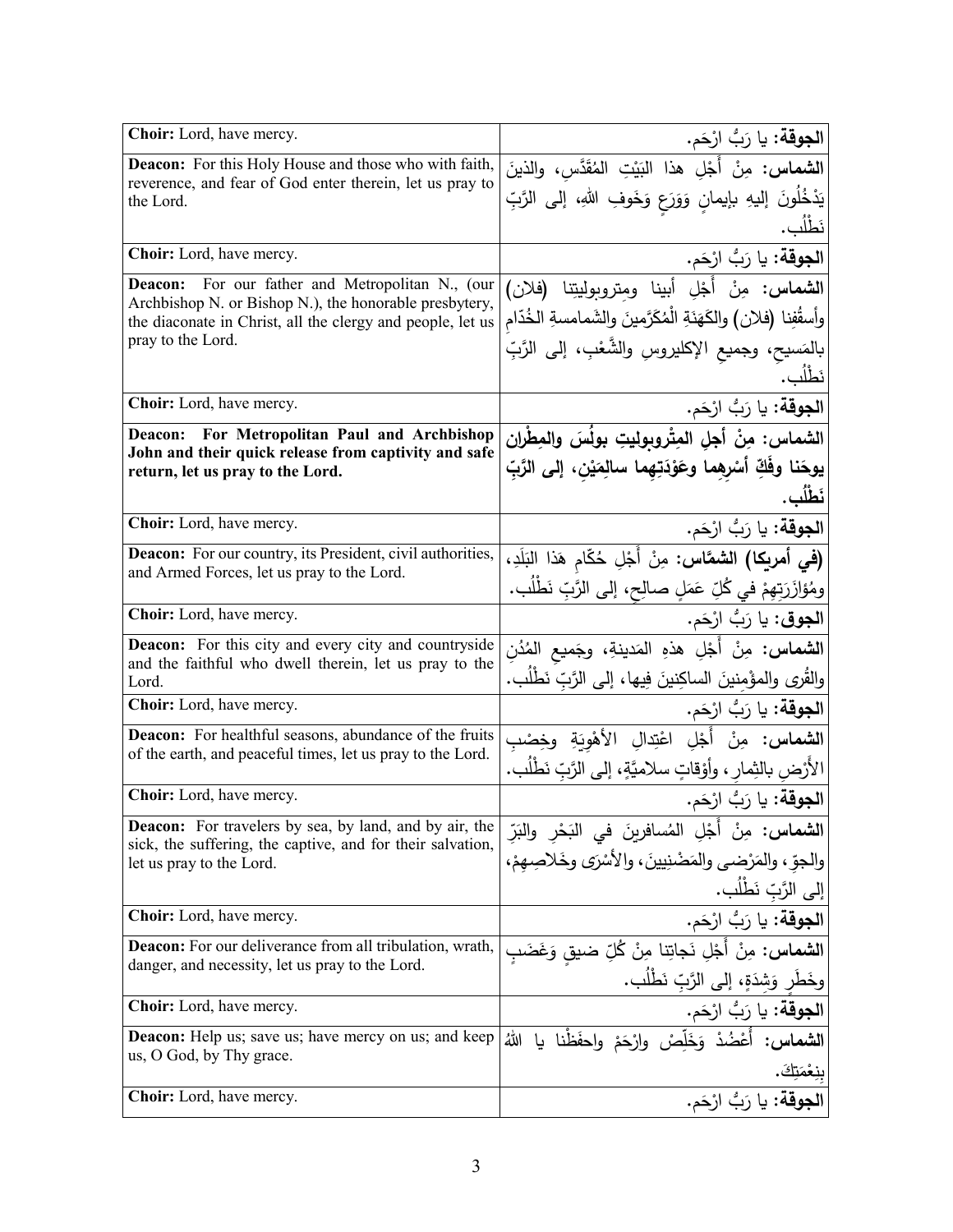| <b>Deacon:</b> Calling to remembrance our<br>all-holy,                                                                                            | ا <b>لشماس:</b> بعدَ ذِكْرِنا الكلِّيَةَ القَداسَةِ الطاهِرَةَ، الفائِقَةَ                  |  |
|---------------------------------------------------------------------------------------------------------------------------------------------------|---------------------------------------------------------------------------------------------|--|
| immaculate, most blessed and glorious Lady the<br>Theotokos and ever-Virgin Mary, with all the Saints, let                                        | البَرَكاتِ، المَجيدةَ، سيّدَتَنا والِدةَ الإِلهِ الدائِمَةَ البَتوليَّةِ                    |  |
| us commend ourselves and each other, and all our life<br>unto Christ our God.                                                                     | مَرْيَمَ، مَعَ جَميع القدِّيسين، لِنوْدِعْ أَنفُسَنا وبَعْضُنا                              |  |
|                                                                                                                                                   | بَعْضاً وَكُلَّ حَياتِنا لِلْمَسيحِ الإِله.                                                 |  |
| Choir: To Thee, O Lord.                                                                                                                           | ا <b>لجوقة:</b> لَكَ يا رَبّ.                                                               |  |
| Priest: For unto Thee are due all glory, honor, and worship                                                                                       | ا <b>لكاهن:</b> لأنَّهُ يَنْبَغي لَكَ كُلُّ تَمْعِيدٍ وإِكْرامِ وسُجودٍ،                    |  |
| to the Father and to the Son and to the Holy Spirit, now and<br>ever, and unto ages of ages.                                                      | أيها الآبُ والابنُ والروحُ القدُسُ، الآنَ وكلَّ أوانِ،                                      |  |
|                                                                                                                                                   |                                                                                             |  |
| Choir: Amen.                                                                                                                                      | وإلى دهرِ الداهرين.<br>ا <b>لجوقة:</b> آمين.                                                |  |
| "BLESSED IS THE MAN" and verses                                                                                                                   |                                                                                             |  |
| Blessed is the man who walks not in the counsel of the wicked.<br>Verse:<br>Refrain: Alleluia. Alleluia. Alleluia.                                |                                                                                             |  |
| Verse:                                                                                                                                            | For the Lord knows the way of the righteous, but the way of the wicked will perish. Refrain |  |
| Serve the Lord in fear and rejoice; rejoice in Him with trembling. Refrain<br>Verse:<br>Blessed are all who take refuge in Him. Refrain<br>Verse: |                                                                                             |  |
| Arise, arise, O Lord. Save me O my God. Refrain<br>Verse:                                                                                         |                                                                                             |  |
| Salvation belongs to the Lord. Thy blessing be upon Thy people. Refrain<br>Verse:                                                                 |                                                                                             |  |
| Verse:<br>of ages.                                                                                                                                | Glory to the Father and to the Son and to the Holy Spirit, both now and ever and unto ages  |  |
| Amen. Alleluia. Alleluia. Alleluia. Glory to Thee O God (3 times).                                                                                |                                                                                             |  |
| THE LITTLE LITANY                                                                                                                                 |                                                                                             |  |
| <b>Priest:</b> Again and again, in peace, let us pray to the<br>Lord.                                                                             | ا <b>لكاهن:</b> أيْضاً وأيْضاً بِسَلامِ إلى الرَّبِّ نَطْلُب.                               |  |
| <b>Choir:</b> Lord, have mercy.                                                                                                                   | ا <b>لجوق</b> : يا ربُّ ارْحَمْ.                                                            |  |
| Priest: Help us; save us; have mercy on us; and<br>keep us, O God, by Thy grace.                                                                  | ا <b>لكاهن:</b> أعْضُدْ، وَخَلِّصْ، وارْحَمْ، واحفَظْنا يا اللهُ بِنِعْمَتِكَ.              |  |
| <b>Choir:</b> Lord, have mercy.                                                                                                                   | ا <b>لجوق</b> : يا ربُّ ارْحَمْ.                                                            |  |
| <b>Priest:</b> Calling to remembrance our all-holy,                                                                                               | ا <b>لكاهن: بع</b> دَ ذِكْرِنا الكُلِّيَّةَ القَداسَةِ، الطاهِرَةَ، الفائِقَةَ              |  |
| immaculate, most-blessed and glorious Lady the<br>Theotokos and ever-virgin Mary, with all the saints:                                            | البَرَكاتِ المَجيدة، سيّدَتَنا والِدَةَ الإِلهِ الدائِمَةَ البَتوليَّةِ مَرْبَمَ            |  |
| let us commend ourselves and each other, and all                                                                                                  | مَعَ جميع القدِّيسين، لِنُوْدِعْ أَنْفُسَنا ويَعْضُنا بَعْضاً وَكُلَّ                       |  |
| our life unto Christ our God.                                                                                                                     | حَياتِنا لِلْمَسيحِ الإِله.                                                                 |  |
| Choir: To Thee, O Lord.                                                                                                                           | ا <b>لجوق:</b> لكَ يا ربّ.                                                                  |  |
| <b>Priest:</b> For Thine is the might, and Thine is the                                                                                           |                                                                                             |  |
| kingdom, and the power and the glory of the Father<br>and of the Son and of the Holy Spirit, now and ever,                                        | الكاهن:لأنَّ لكَ العِزَّةَ ولكَ المُلْكَ والقُوَّةَ والمَجْدَ أَيُّها الآبُ                 |  |
| and unto ages of ages.                                                                                                                            | والإبنُ والروحُ القُدُسُ، الآنَ وكُلَّ أوانِ وإلى دَهْرِ الدَّاهِرينِ.                      |  |
| Choir: Amen.                                                                                                                                      | ا <b>لجوق</b> : آمين.                                                                       |  |
| "O LORD, I HAVE CRIED" IN TONE SEVEN                                                                                                              |                                                                                             |  |
| O Lord, I have cried out unto Thee, hear Thou me;<br>hear Thou me, O Lord. O Lord, I have cried out unto                                          | يا ربِّ إليكَ صَرَخْتُ، فَاسْتَمِعْ لَي، إِسْتَمِعْ لَي يا ربُّ.                            |  |
| Thee, hear Thou me. Give ear to the voice of my                                                                                                   | يا ربِّ إلَيْكَ صَرَخْتُ فاسْتَمِعْ لي، أَنْصِتْ إلى صوتِ                                   |  |
| supplication when I cry out unto Thee: hear Thou<br>me, O Lord.                                                                                   | تَضَرُّعي حينَ أَصْرُخُ إِلَيكَ، إِسْتَمِعْ لَي يا رَبِّ.                                   |  |
|                                                                                                                                                   |                                                                                             |  |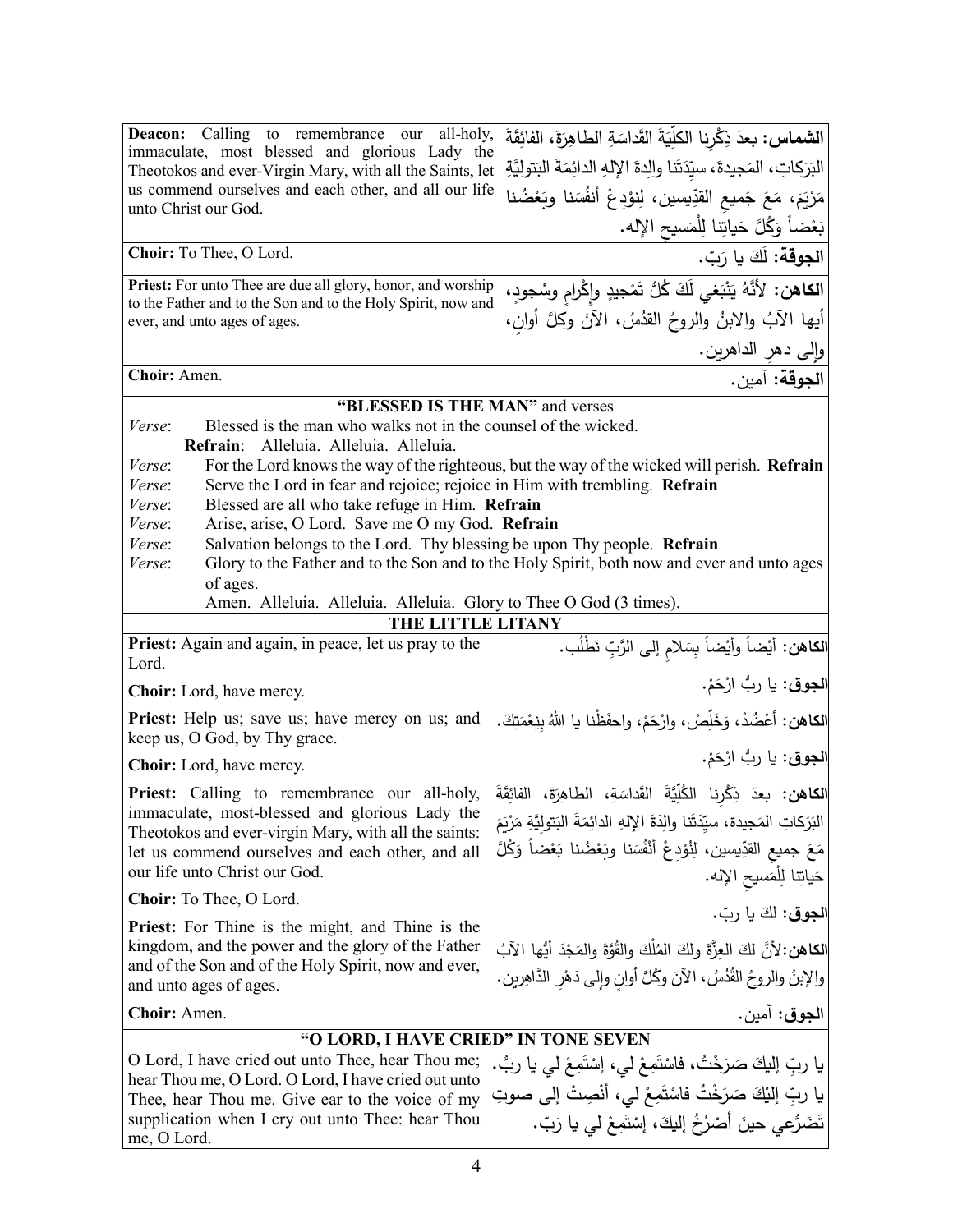| Let my prayer be set forth before Thee as the incense,<br>and the lifting up of my hands as the evening sacrifice; | لِتَسْتَقِمْ صَلاتي كالبَخورِ أمامَكَ، ولْيَكُنْ رَفْعُ يَدَيَّ               |  |
|--------------------------------------------------------------------------------------------------------------------|-------------------------------------------------------------------------------|--|
| hear Thou me, O Lord.                                                                                              | كَذَبِيحَةٍ مَسائيَّةٍ، إِسْتَمِعْ لَي يا رَبُّ.                              |  |
| Set a watch, O Lord, before my mouth, and a<br>protecting door round about my lips.                                | إجْعَلْ يا رَبُّ حارِساً لِفَمي وباباً حَصيناً على شَفَتَيَّ.                 |  |
| Incline not my heart to evil words, to make excuses in                                                             | لا تُمِلْ قَلْبِي إلى كَلامِ الشرِّ فَيَتَعَلَّلَ بِعِلَلِ الخطايا.           |  |
| sins.                                                                                                              |                                                                               |  |
| With men that work iniquity; and I will not<br>communicate with the choicest of them.                              | مَعَ الناسِ العامِلينَ الإثْمَ ولا أتَّفِقُ مَعَ مُخْتارِيهِمْ.               |  |
| The just man shall correct me in mercy and shall                                                                   | سَيؤَدِّبُني الصدِّيقُ بِرَحْمَةٍ ويوَبِّخُني أمّا زيتُ                       |  |
| reprove me; but let not the oil of the sinner anoint my<br>head.                                                   | الخاطِئ فلا يُدهَنُ به رأسي.                                                  |  |
| For my prayer also shall still be against the things with                                                          | لأنَّ صَلاتي أيضاً في مَسَرَّتِهِمْ، قَدِ ابْتُلِعَتْ قُضاتُهُمْ              |  |
| which they are well pleased; their judges falling upon                                                             |                                                                               |  |
| the rock have been swallowed up.                                                                                   | مُلْتَصِقِينَ بِصَخْرَةِ.                                                     |  |
| They shall hear my words, for they are sweet; as                                                                   | يَسْمَعونَ كَلِماتي فإنّها قَدِ اسْتُلِّذَتْ مِثْلَ سَمْنِ الأَرْضِ           |  |
| when the thickness of the earth is broken upon the                                                                 | المُنْشَقِّ على الأَرْضِ تَبَدَّدَتْ عِظامُهُمْ حولَ الجَحيم.                 |  |
| ground, their bones are scattered by the side of hell.                                                             |                                                                               |  |
| But to Thee, O Lord, Lord, are mine eyes; in Thee<br>have I put my trust, take not away my soul.                   | لأنَّ يا ربُّ، يا ربُّ إليكَ عَيْنَيَّ وعليكَ تَوَكَّلْتُ فلا                 |  |
|                                                                                                                    | تَنْزع نَفسي.                                                                 |  |
| Keep me from the snare which they have laid for me,                                                                | إِحْفَظْنِي مِنَ الفَخِّ الذي نَصَبوهُ لي ومِنْ مَعاثِرِ                      |  |
| and the traps of the workers of iniquity.                                                                          | فاعِلي الإثم.                                                                 |  |
| Let the wicked fall into their own nets,                                                                           | تَسْقُطُ الخَطَأَةُ في مَصائِدِهِم وأكونُ أنا على انْفِرادٍ إلى أنْ أعْبُرَ . |  |
| whilst I alone escape.                                                                                             |                                                                               |  |
| I cried unto the Lord with my voice, with my<br>voice unto the Lord, did I make my supplication.                   | بِصَوْتِي إلى الرَّبِّ صَرَخْتُ، بِصَوْتِي إلى الرَّبِّ تَضَرَّعْتُ.          |  |
| I poured out my supplication before Him; I showed<br>before Him my trouble.                                        | أَسْكُبُ أَمامَهُ تَضَرُّعي وأَحْزاني قُدّامَهُ أَخَبِّرُ .                   |  |
| When my spirit was overwhelmed within me, then<br>Thou knewest my path.                                            | عند فناءِ روحي مِنّي أنتَ تعرِفُ سُبُلِي.                                     |  |
| In the way wherein I walked have they secretly laid a                                                              |                                                                               |  |
| snare for me.                                                                                                      | في هذا الطَّريقِ الذي كُنْتُ أسلُكُ فيهِ أخْفَوا ليَ فخّاً.                   |  |
| I looked on my right hand, and beheld, but there was<br>no man that would know me.                                 | تأمَّلْتُ في الميامِنِ وأَبْصَرْتُ فلَمْ يَكُنْ مَنْ يَعرِفُني.               |  |
| Refuge failed me; no one cared for my soul.                                                                        | ضاعَ المَهْرَبُ منّي ولَمْ يُوجَدُ مَنْ يَطْلُبُ نفسى.                        |  |
| I cried unto Thee, O Lord; I said: Thou art my refuge                                                              | فصرَخْتُ إليكَ يا ربُّ وقُلْتُ أنتَ هو رجائى                                  |  |
| and my portion in the land of the living.                                                                          | ونَصيبي في أرْضِ الأحياء.                                                     |  |
| Attend unto my cry, for I am brought very low.                                                                     | أَنْصِتْ إِلَى طِلْبَتي فإنّي قَدْ تَذَلَّلْتُ جداً.                          |  |
| Deliver me from my persecutors, for they are stronger                                                              | نَجِّني مِنَ الذينَ يَضْطُهِدونَني فإنَّهُمْ قد اعْتَزُّوا عليَّ.             |  |
| than I.                                                                                                            |                                                                               |  |
| <b>For the Resurrection in Tone Seven</b>                                                                          |                                                                               |  |
| Verse 10. Bring my soul out of prison, that I may                                                                  | ا <b>ئزنگجك 10.</b> أُخْرِجْ مِنَ الْحُبْسِ نَفْسى لَكِنْى أَشْكُر            |  |
| <i>praise Thy Name.</i> Come, let us rejoice in the Lord                                                           |                                                                               |  |
| Who crushed the might of death and lighted                                                                         | <i>اسْمَكَ.</i> هَلُمّوا نَبتَهِجْ بِالرَّبِّ الذي سَحَقَ اعْتِزازَ المَوتِ،  |  |
| mankind, crying to Him with the incorporeals, O                                                                    | وأَنارَ   الْجِنسَ   البَشَريِّ،   هاتِفِينَ   نَحوَهُ   مَعَ   العادِمِي     |  |
| Creator and our Savior, glory to Thee.                                                                             | الأَجساد: أَيُّها المُبْدِعُ وَمُخَلِّصُنا، المَجدُ لَك.                      |  |
|                                                                                                                    |                                                                               |  |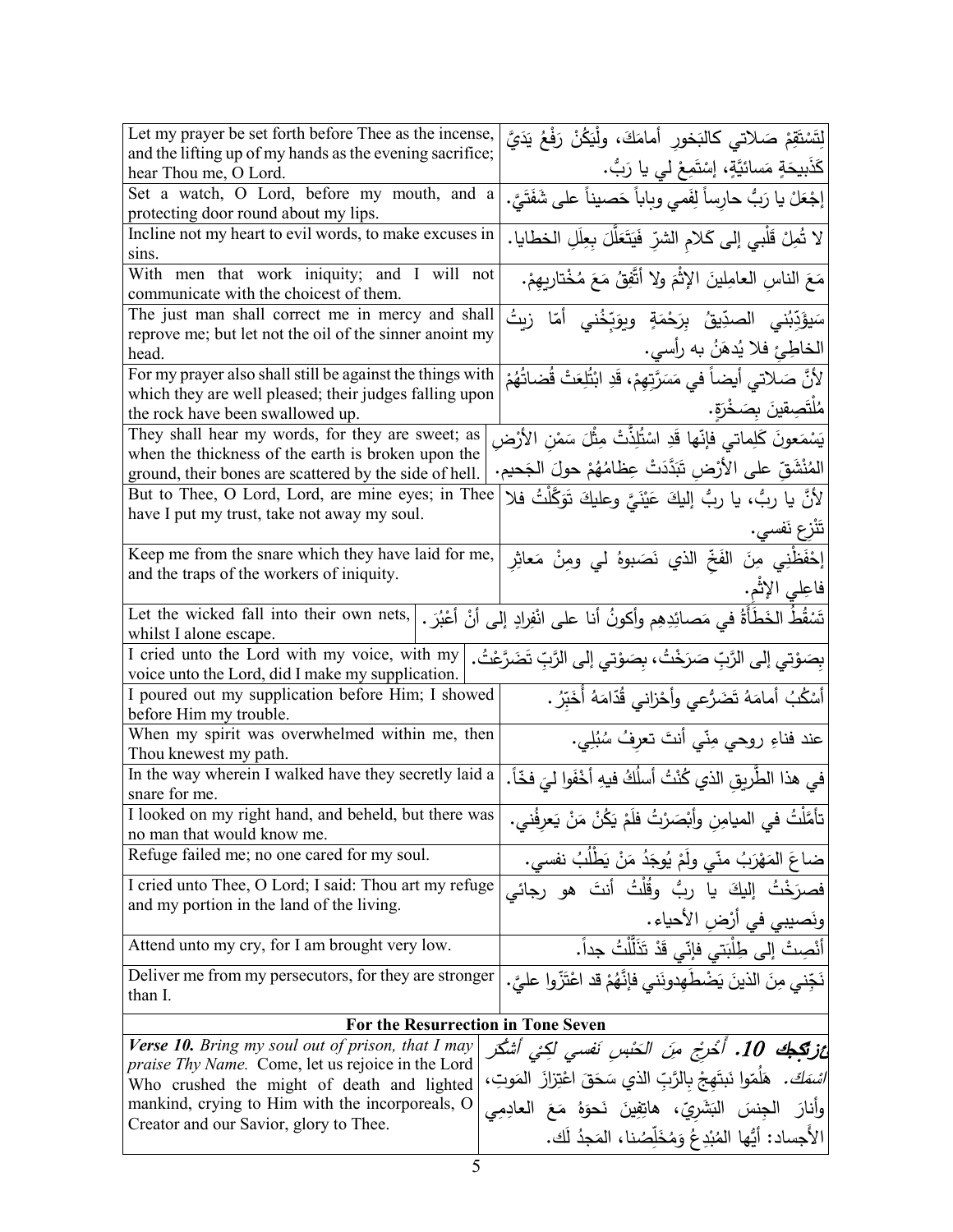| Verse 9. The righteous shall wait for me until Thou                                                              | غز تَجْجُ 9. إِيَايَ يَنْتَظِرُ الصِدِّيقِونَ حَتَّى تُجازَينِي.                           |
|------------------------------------------------------------------------------------------------------------------|--------------------------------------------------------------------------------------------|
| recompense me. For our sakes, O Savior, Thou                                                                     | أَيُّها المُخَلِّص، لَقَدِ احتَمَلْتَ الصَّلْبَ والدَّفْنَ مِن أجلِنا.                     |
| didst suffer crucifixion and burial. But Thou didst                                                              |                                                                                            |
| cause death to die, for Thou art God. Wherefore,<br>do we worship Thy third-day Resurrection, O                  | لَكِنَّكَ أَمَتَّ المَوْتَ بِالمَوْتِ بِما أَنَّكَ إِلَهٌ. فَلِذلِكَ نَسجُدُ               |
| Lord; glory to Thee.                                                                                             | لِقِيامَتِكَ ذاتِ الثَلاثَةِ الأيامِ، يا رَبُّ المَجِدُ لَك.                               |
| <b>Verse 8.</b> Out of the depths have I cried to Thee, O                                                        | ئ قرار من الأعماق صرَخْتُ اللهِ أَ يا رَبُّ،                                               |
| Lord, Lord hear my voice. Verily, when the Apostles<br>beheld the Resurrection of the Creator, they were         | <i>يا رَبُّ إِسْتَمِعْ لِصَـوْتِي.</i> إِنَّ الرُّسُـلَ لَمَّا شـاهَدوا                    |
| surprised, shouting in angelic praise. This is the honor                                                         | قِيامَةَ المُبدِعِ تَعَجَّبوا، وَهَتَفوا بِالتَّســـبيحِ المَلائِكِيِّ:                    |
| of the Church; this is the richness of the kingdom.                                                              | هَذَا هُوَ شَـرَفُ الكَنسَـةِ، هَذَا هُوَ  غِنَى المَلَكوت.                                |
| Wherefore, O Thou Who didst suffer for our sakes, O<br>Lord, glory to Thee.                                      | فَيا مَن تَأَلَّمَ مِنْ أَجلِنا، يا رَبُّ المَجدُ لَك.                                     |
| Verse 7. Let Thine ears be attentive to the voice                                                                |                                                                                            |
| of my supplication. Though Thou wast arrested,                                                                   | عْزِ <b>تَكِطِّ 7.</b> لِتَكُنْ أَنْناكَ مُصْغِيَّتْين إلى صَنُوتِ تَضَرَّعي.   أَيُّها    |
| O Christ, by the transgressors of the law, Thou                                                                  | المَسيحُ، وإنْ كانَ قَد قَبَضَ عَلَيكَ رِجالٌ مُتَعَدِّو النّاموس، إلاّ                    |
| still remainest my God, and therefore I am not<br>ashamed. And though Thou wast lashed on Thy                    | أَنَّكَ لَمْ تَزَلْ إِلَهِي، وَلِهَذا لَستُ أَخزَى. وَإِنْ جُلِدْتَ بِالسِّياطِ            |
| back I shall not deny Thee; or nailed upon the                                                                   | عَلى ظَهركَ فَلَنْ أَجحَدَ ، أَو سُمِّرتَ عَلى الصَّليبِ فَلا أَخفي                        |
| Cross, I shall not hide it; for in Thy Resurrection<br>do I glory; for Thy death is my life, O Almighty          | ذَلِك. كَوْنى بِقِيامَتِكَ أَفتَخِرُ، لأَنَّ مَوْتَكَ هُوَ حَياتي. أَيُّها                 |
| One and Lover of mankind. O Lord, glory to                                                                       | الكُلِّيُّ الاقتِدارِ ، والمُحِبُّ البَشَرَ ، يا رَبُّ المَجدُ لَك.                        |
| Thee.                                                                                                            |                                                                                            |
| For the Three Hierarchs in Tone Four (**As one valiant**)                                                        |                                                                                            |
| Verse 6. If Thou, O Lord, shouldest mark iniquities, O                                                           | ئ قلمانی میگیدن که این کنت للآثام راصـــداً یا رَبَّ، یا                                   |
| Lord, who shall stand? For with Thee there is<br>forgiveness. Let us honor befittingly * the Good                | ربٌ من يَتْسُبُتْ، فانِّهُ من عِندِكَ هو الإغتفار .                                        |
| Spirit's three tuneful harps, * those fair-sounding                                                              | لِنُكَرِّمِ كَما يَليق* مَنْ هُمْ آلاتُ النِّعْمَةِ،* قيثاراتُ                             |
| instruments of the grace of God, * auspicious trumpets                                                           | الرّوح، الأبواقُ الحَسَنَة* أَلَّتى تَصْدَحُ بالتّعليم.*                                   |
| of preaching, ringing thunderbolts sounding forth *<br>from on high and heard by all, * filling all men with     |                                                                                            |
| fear and awe, * clearly making known * our God's                                                                 | رُعودُ العلاءِ * المُدَوِّيَةُ جَلِيًّا مُذيعَةً في الأقْطارِ                              |
| glory to all the ends of earth, the Mighty Trinity's three                                                       | بِمَجْدِ الله. * أَعْني الثِّلاثَـةَ الكـارزينَ بـالثِّـالوثِ                              |
| heralds, * even John, Basil, and Gregory.                                                                        | الأعْظُم، باسيليوس وغْريغوريوس ويوحَنّا.                                                   |
| Verse 5. Because of Thy Name have I waited for Thee,                                                             | <b>ئ زنگجك 5 .</b> مِنْ أَجْلِ اسْمِكَ صَنَبْرتَ لَكَ يا ربُ،                              |
| O Lord; my soul hath waited upon Thy word, my soul<br>Let us honor befittingly<br>hath hoped in the Lord.        | صَــبِرَتْ نفســي في أقوالِكَ، تَوَكَّلْتُ نَفْســي على                                    |
| (repeat above)                                                                                                   | ا <i>لرَّبّ.</i> لِثُكَرِّم كَما يَليق  (تعاد)                                             |
| Verse 4. From the morning watch until night, from the                                                            | غ <b>زنكيك 4 .</b> مِنْ انْفِجارِ الصُّنْبح إلى اللَّيل، مِنْ انْفِجارِ                    |
| morning watch let Israel trust in the Lord. Let the                                                              | الصُّــْبحِ فَلْنيَّكَلِّ ابْســرائيلُ علـى الرَّبّ.    لِيُكَرَّمْ بواجِبِ *              |
| Trinity's champions, * the defenders of piety, * those<br>three new Apostles esteemed after the Twelve, * rivers | المُناصِـــرونَ الثَّالوث، * قُدُواتُ حُسْـــنِ العِبادَةِ الَّذينِ *                      |
| of Eden that gush forth living water in mighty floods,                                                           |                                                                                            |
| * giving life by watering * all the face of the earth<br>entire * with their godly streams; * those great        | ظَهَروا بَعْدَ الإِثْنَىٰ عَشَــــر * ثلاثَةَ رُسُـــــلِ. * كَأَنْهار                     |
| elements constituting Christian Faith as though it were                                                          | مُفيضَـــةٍ ماءً مِنْ عَدْنٍ، يُرَوونَ* وَجْهَ الأَرْضِ، جَداولَ                           |
| creation, * let them be honored with worthy praise.                                                              | مُفيضَةً حَياةً، وعَناصِرَ بها يَنْتَظِمُ الإِيمانِ.                                       |
| Verse 3. For with the Lord there is mercy and                                                                    | عْ نَوْتِكُمْكَ 3 . فَإِنَّ مِنَ الرَّبِّ الرَّحْمَةَ، ومنهُ النَّجاةَ الكَثْيَرَةِ، وهُوَ |
| with Him is abundant redemption, and He<br>will deliver Israel from all his iniquities. Let                      | َيَنَجّ <i>ِي إِسْرائِيلَ مِنْ كُلِّ آثامِهِ.</i> لِيُكَرَّمْ بواجِبِ … (تعاد)             |
| the Trinity's champions  (repeat above)                                                                          |                                                                                            |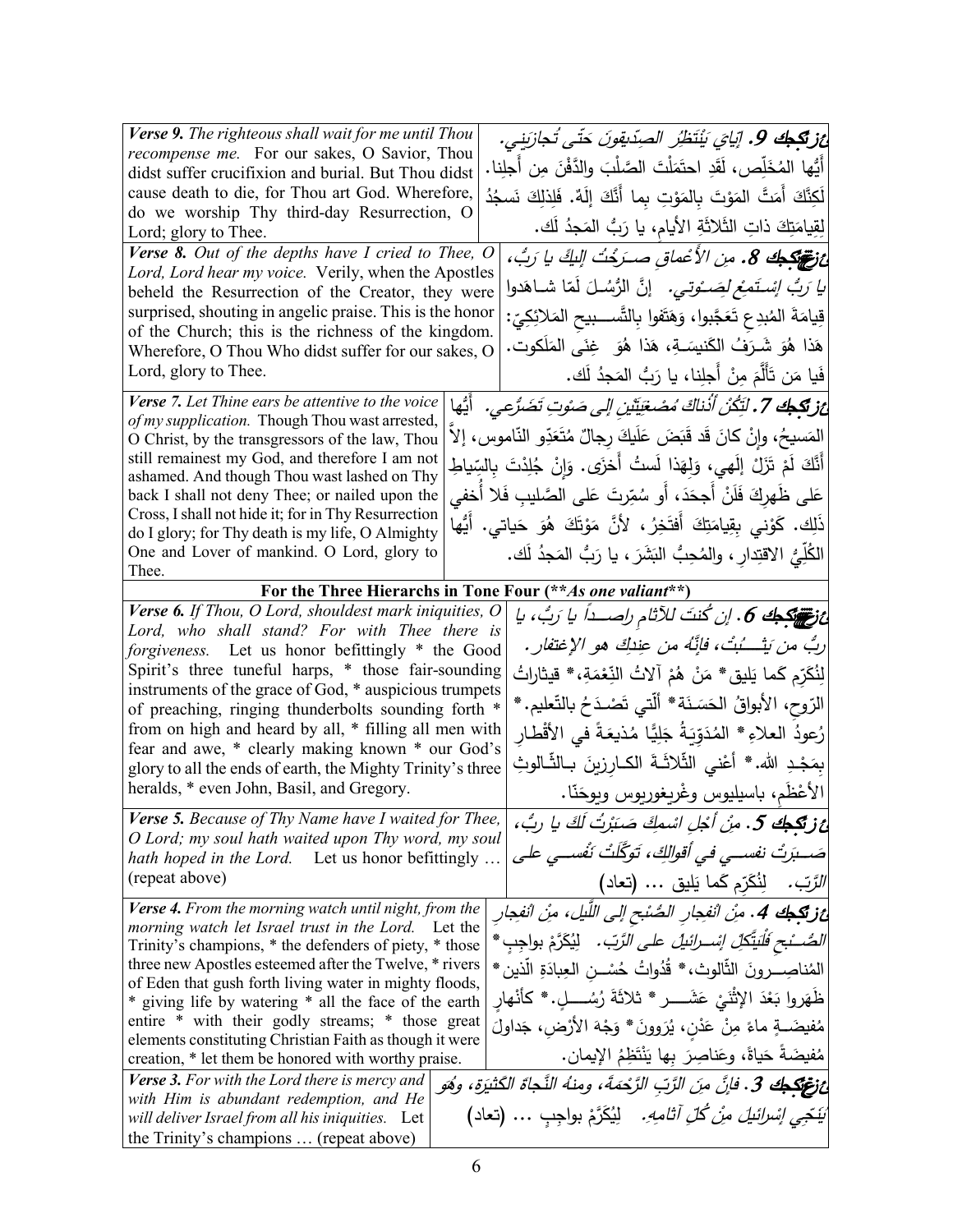| Verse 2. Praise the Lord, all nations; praise Him, all                                                                                                                             | اع زنكجك 2 . سبّحوا الرَّبّ يا جميع الأمَم، وامْدَحوُهِ                            |  |
|------------------------------------------------------------------------------------------------------------------------------------------------------------------------------------|------------------------------------------------------------------------------------|--|
| <i>people.</i> As the psalm saith, there are no tongues * nor<br>are there any spoken words * wherein there are not                                                                | <i>يا سـائرِ الشُّـعوب.</i> قالَ أَحَدُ الأنبياء * إنَّهُ ما مِنْ                  |  |
| heard the voices of these three; * for into all of the                                                                                                                             |                                                                                    |  |
| earth and to the sea hath gone forth the sound * of                                                                                                                                | لَغَةٍ* أَوْ كَلامٍ لَمْ تُسْـــمَعْ بِهِ أَصْــــواتُهُم.* إذْ في                 |  |
| these wise and God-inspired * teachers given for all                                                                                                                               | جميع أقْطـــارِ الأرْض* إِنْبَــتَّ كَلامُ* الــُكَمـــ                            |  |
| the world; * and exceeding well * are the earth's                                                                                                                                  | الإِلَهِيِّينَ، مُعَلِّمي الخَليقَة. فَلِذَلِكَ* بِشَرائِعِهِمْ تَنْتَظِمُ         |  |
| farthest regions held together and conjoined by their                                                                                                                              | الأقْطَارُ مُتَّحِدَةً في إيمانٍ واحدٍ مُسْتَقيمٍ.                                 |  |
| divine laws * into one Faith, which is Orthodox.                                                                                                                                   |                                                                                    |  |
| Verse 1. For His mercy is great toward us, and the<br>truth of the Lord endureth forever. To those clarions                                                                        | ئ في السَّمَاعِ مِنْ 1. لأَنَّ رَحْمَتَهُ قَدْ قَوِيتُ عَلَيْنَا، وَحَقَّ          |  |
| of the truth, * to the Word's skillful orators, * to the                                                                                                                           | <i>الرَّبِّ بَدو<sub>ُمُ</sub> إلى الأَبد.</i> بأصْـــواتِ النَّشــائدِ * هَيَّا   |  |
| Spirit's instruments, let us raise our voice * with songs                                                                                                                          | نَمْدَحْ آلاتِ الرّوحِ * وأَبْواقَ الحَقِّ، خُطَباءَ الكَلِمة. *                   |  |
| of praise, we who follow in their teachings and wise                                                                                                                               |                                                                                    |  |
| decrees; * and let us beseech of them, * who have                                                                                                                                  | إِذْ قَدْ أَخَذْنا العَقائِدَ* بِفَضْـــــلِ تَعْليمِهم.* ونَبْتَهِلُ              |  |
| boldness before the Lord, * that they pray for us * and                                                                                                                            | إِلَيْهِمْ لِما لَهُمْ عِنْدَ الرَّبِّ مِنْ دالَّةٍ* أَنْ يَسْـــــتَمِدّوا        |  |
| entreat Him to grant enduring peace to all the world                                                                                                                               |                                                                                    |  |
| now and forever, * and His forgiveness to all of us.                                                                                                                               | سَلامًا ثابتًا على الدَّوام لِلْمَسْكونَةِ، وغُفْرانًا لَنا كُلِّنا.               |  |
| THE DOXASTICON FOR THE THREE HIERARCHS IN TONE SIX                                                                                                                                 |                                                                                    |  |
| Glory to the Father, and to the Son, and to the                                                                                                                                    | <i>المجدُ للأبِ، والابنِ، والروح القُدُسِ.</i> لِنَمْدَح اليومَ أَبْواقَ           |  |
| Holy Spirit. Let us extol today those mystical                                                                                                                                     | الرُّوحِ السِّرِّيينِ، أَعْني بِهِم الْأَبَاءَ الْمُتَوَشِّحينَ باللهِ الَّذينَ    |  |
| trumpets of the Spirit, namely the God-mantled<br>Fathers, who, speaking of divine things, sang in                                                                                 |                                                                                    |  |
| the midst of the Church a hymn of unified tones,                                                                                                                                   | رَنَّمُوا في وسَطِ الكَنِيسةِ نَشِيدًا مُتَّفِقَ الأَلحان في التَّكلُّم            |  |
| teaching that the Trinity is One, not differing in                                                                                                                                 | باللاهُوتِ. بأنَّ الثَّالوثَ هو واحِدٌ غيرُ مُخْتَلِفٍ في الجَوهرِ                 |  |
| Substance or Godhead, refuting Arius and                                                                                                                                           |                                                                                    |  |
| contending for Orthodoxy, who forever                                                                                                                                              | واللاهُوتِ. الَّذينَ دَحَضوا آريُوسَ ونَاضَلُوا عَنِ الْمُسْتَقيمي                 |  |
| intercede with the Lord to have mercy on our                                                                                                                                       | الرَّأْيِ، المُتَشَفِّعينَ دائِمًا إلى الرَّبِّ أَنْ يَرْحَمَ نُفُوسَنا.           |  |
| souls.                                                                                                                                                                             |                                                                                    |  |
| <b>THEOTOKION FOR THE RESURRECTION IN TONE SEVEN</b>                                                                                                                               |                                                                                    |  |
| Both now and ever, and unto ages of ages. Amen. O<br>الآنَ وكُلَّ أُوان، وإلى دَهْرِ الداهِرِينَ. آمين.<br>یا                                                                      |                                                                                    |  |
| pure Theotokos, thou wast known as a Mother in a<br>والِدَةَ الإِلَهِ النَّقِيَّةِ، لَقَد عُرِفتِ أُمًّا بِما يَفوقُ الطَّبيعَةِ،                                                  |                                                                                    |  |
| supernatural way, and thou didst remain virgin in an                                                                                                                               |                                                                                    |  |
| indescribable and incomprehensible manner. Thus                                                                                                                                    | وَلَبِثْتِ عَذْراءَ بِحالٍ تَفوقُ الوَصفَ والفَهم. وَحَصَلَ                        |  |
| came about the wonder of thy birth-giving, ineffable<br>عَجَبُ وِلِادَتِكِ الْمُمتَنَعُ التَّعبيرُ  عَنهُ بِلِسان،  لأَنَّ<br>for tongue, in that thy Conception appeared dazzling |                                                                                    |  |
| to the mind, and thy birth-giving incomprehensible;                                                                                                                                | حَبَلَكِ ظَهَرَ باهِرًا لِلعُقولِ، وَحالَ الوِلادَةِ غَيرَ مُدرَكٍ،                |  |
| for where God willeth He overcometh the order of<br>وَلِأَنَّهُ حَيثُ يَشاءُ الله، يُغلِّبُ تَرتِيبُ الطَّبِيعَةِ. لِذَلِكَ،                                                       |                                                                                    |  |
| nature. Therefore, since we know thee as Theotokos,                                                                                                                                |                                                                                    |  |
| we beseech thee ceaselessly. Intercede then for the<br>salvation of our souls.                                                                                                     | إذ نَعرِفُكِ جَميعُنا والِدَةَ الإِلَه، نَبتَهِلُ إِلَيكِ بِتَواثُرٍ ،             |  |
|                                                                                                                                                                                    | فَتَشَفَّعي في خَلاص نُفوسنا.                                                      |  |
| THE HOLY ENTRANCE                                                                                                                                                                  |                                                                                    |  |
| (While the "both now" is chanted, the following dialogue occurs QUIETLY as the clergy make the entrance.)                                                                          |                                                                                    |  |
| <b>Deacon:</b> Let us pray to the Lord. Lord, have mercy.                                                                                                                          | ا <b>لشماس:</b> إلى الرَّبِّ نَطْلَب. يارَبُّ ارْحَمْ.                             |  |
| <b>Priest:</b> In the evening and in the morning and                                                                                                                               | ا <b>لكاهن:</b> مَســـاءً وصَـــباحاً وعند الظّهيرَة، نُسَــبّحُكَ ونُباركُكَ،     |  |
| at noonday we praise Thee, we bless Thee, we                                                                                                                                       |                                                                                    |  |
| give thanks unto Thee, and we pray unto Thee,                                                                                                                                      | ونَشْـكُرُكَ ونَطْلَبُ إليكَ، يا ســيِّدَ الكُلِّ، الرَّبَّ المُحِبَّ البَشَــرِ . |  |
| O Master of all, Lord Who lovest mankind:<br>Direct our prayer as incense before Thee, and                                                                                         | فَقَوّمْ صَــــــلاتَنا كالبَخور أَمامَكَ، ولا تُمِلْ قُلوبَنا إلى أقْوالِ أَوْ    |  |
| incline not our hearts unto words or thoughts                                                                                                                                      |                                                                                    |  |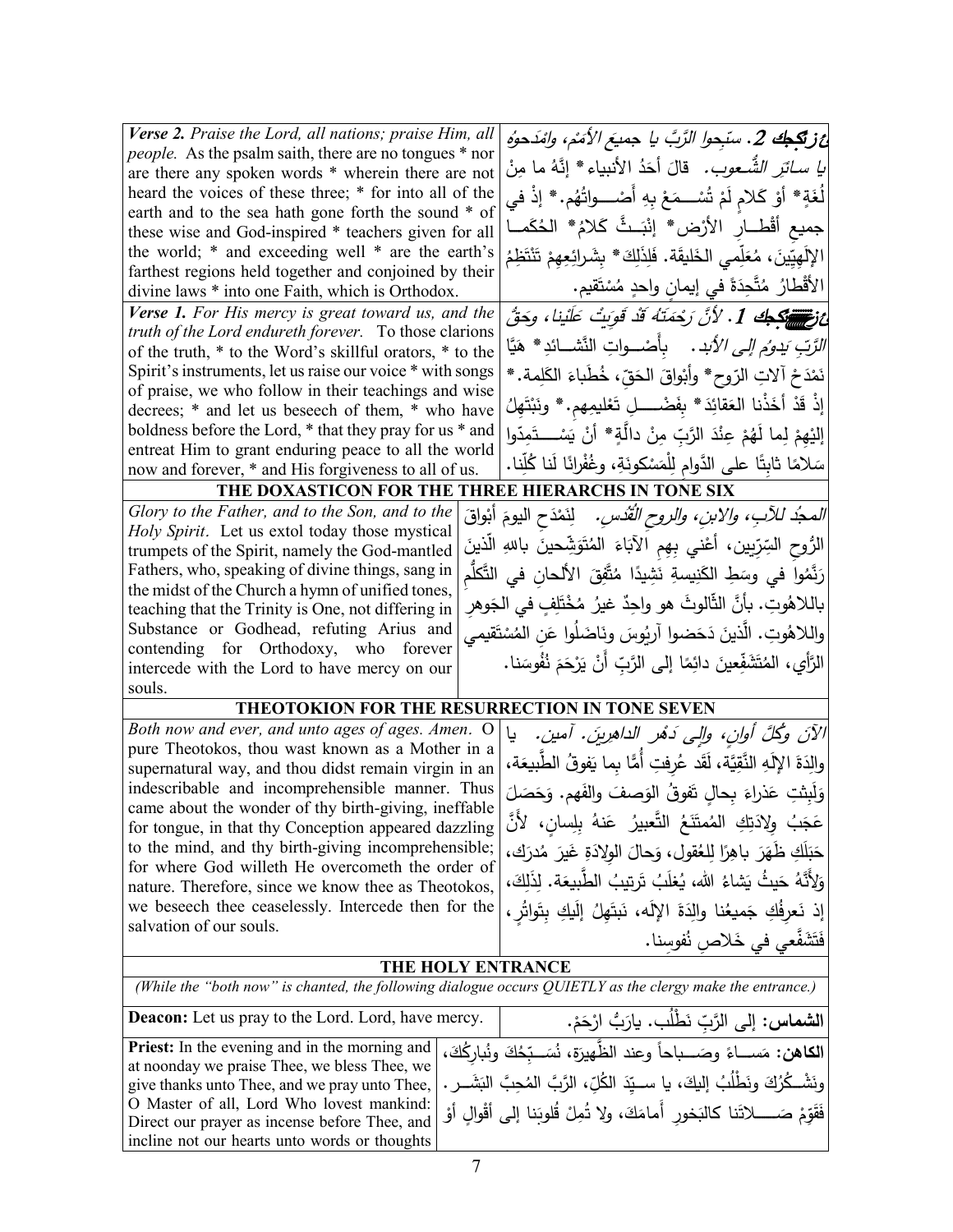| of evil, but deliver us from all who seek after          |                         |                                                                                                                                                                                            |
|----------------------------------------------------------|-------------------------|--------------------------------------------------------------------------------------------------------------------------------------------------------------------------------------------|
| our souls. For unto Thee, O Lord, Lord, are our          |                         | أَفْكارِ شِـرّيزة، بَلْ نَجِّنا مِنْ جَميعِ الذينَ يُطارِدونَ نفوسَـنا، لِأَنَّ                                                                                                            |
| eyes, and in Thee have we hoped. Put us not to           |                         | عيونَنا إليكَ يا رَبُّ، يا رَبُّ، وعَليكَ تَوَكَّلْنا. فَلا تَخْذُلْنا يا إلهَنا.                                                                                                          |
| shame, O our God. For unto Thee are due all              |                         |                                                                                                                                                                                            |
| glory, honor, and worship: to the Father and to          |                         | لأنَّهُ بِكَ يَليقُ كُلُّ مَجْدٍ وإِكْرامٍ وسُجود، أيُّها الآبُ والإبنُ والرُّوحُ                                                                                                          |
| the Son and to the Holy Spirit; now and ever,            |                         | القُدُس، الآنَ وكلَّ أوانِ وإلى دَهْرِ الداهِرين. آمين.                                                                                                                                    |
| and unto ages of ages. Amen.                             |                         |                                                                                                                                                                                            |
|                                                          |                         | (When the clergy reach the center of the solea, the first part of the great censing begins. After the first part of<br>the great censing is completed, this next dialogue occurs QUIETLY.) |
| <b>Deacon:</b> Bless, master, the holy entrance.         |                         | ا <b>لشماس :</b> باركْ يا سَيّدُ الدُخولَ المُقَدَّس.                                                                                                                                      |
| Priest: Blessed is the entrance to thy holy ones,        |                         | ا <b>لكاهن:</b> مُباركٌ هو دُخولُ قِدِّيسيكَ كُلَّ حينِ، الآنَ                                                                                                                             |
| always, now and ever and unto ages of ages.              |                         |                                                                                                                                                                                            |
|                                                          |                         | وكلَّ أُوان، وإِلَى دهر الداهرين.                                                                                                                                                          |
| Deacon: Amen.                                            |                         | الشماس : آمين.                                                                                                                                                                             |
| Deacon: Wisdom! Stand Upright!                           |                         | الشماس: الحِكْمَة! فلْنَسْتَقِمْ!                                                                                                                                                          |
|                                                          | <b>O GLADSOME LIGHT</b> |                                                                                                                                                                                            |
| Choir: O gladsome Light of the holy glory                |                         | ا <b>لجوقة:</b> يا نوراً بهِيًّا لِقُدْس مَجْدِ الآبِ الذي لا يَموتُ،                                                                                                                      |
| of the immortal Father, heavenly, holy,                  |                         |                                                                                                                                                                                            |
| blessed Jesus Christ. Now that we have                   |                         | السَّماويُّ ، القدّوسُ ، المَغْبوطُ، يا يسوعُ المسيحُ. إذْ قدْ بَلَغنا إلى                                                                                                                 |
| come to the setting of the sun, and behold               |                         | غُروبِ الشَّمْسِ ونَظرْنا نوراً مسائياً، نُسبِّحُ الآبَ والابنَ والروحَ                                                                                                                    |
| the light of evening, we praise God: Father,             |                         |                                                                                                                                                                                            |
| Son, and Holy Spirit. For meet it is at all              |                         | القُدُسَ الإِلهَ. فَيا ابنَ اللهِ المُعطيِ الحياةَ، إِنَّكَ لَمُسْتَحِقٌّ في                                                                                                               |
| times to worship Thee with voices of praise,             |                         | سائرَ  الأوقاتِ  أنْ شَسَبَّحَ بِأَصْواتٍ بارَّةٍ، لِذلِكَ العالَمُ لَكَ يُمَجِّد.                                                                                                         |
| O Son of God, Giver of Life. Therefore all               |                         |                                                                                                                                                                                            |
| the world doth glorify Thee.                             |                         |                                                                                                                                                                                            |
| Deacon: The evening prokeimenon.                         |                         | ا <b>لشمتاس:</b> تَرْنِيمَةُ المَساء.                                                                                                                                                      |
| SATURDAY PROKEIMENON IN TONE SIX                         |                         |                                                                                                                                                                                            |
| Choir: The Lord is King, and hath clothed Himself        |                         | الجوقة: اَلرَّبُّ قَدْ مَلَكَ وَالجَلالَ لَبِسَ.                                                                                                                                           |
| with majesty. (ONCE)                                     |                         |                                                                                                                                                                                            |
| Verse 1. The Lord is robed; He is girded with            |                         | س <b>نتيخن</b> : <i>لَسِّن الرَّبُّ الْقَوَّةَ وَتَمَنْطُقَ بِهَا</i> . (اللازمة)                                                                                                          |
| strength. (Refrain)                                      |                         |                                                                                                                                                                                            |
| Verse 2. For He has established the world so that        |                         | س <b>تيخن</b> : <i>'لأَنَّهُ وَطُّدَ المَسْكُونَةَ فَلَنْ تَتَزَّعْزَع</i> . (اللازمة)                                                                                                     |
| <i>it shall never be moved. (Refrain)</i>                |                         |                                                                                                                                                                                            |
| Verse 3. Holiness befits Thy house, O Lord,              |                         | لِمَرْتَكِجَكَ: 'لأَنَّهُ ثَبَّتَ المَسكونَةَ فَلَن تَتَزَعَزَع.                                                                                                                           |
| forevermore. (Refrain)                                   |                         |                                                                                                                                                                                            |
| THE OLD TESTAMENT READINGS                               |                         |                                                                                                                                                                                            |
| <b>The First Reading</b>                                 |                         |                                                                                                                                                                                            |
| Deacon: Wisdom!                                          |                         |                                                                                                                                                                                            |
| The Reading from Deuteronomy. (1:8-11,<br><b>Reader:</b> |                         |                                                                                                                                                                                            |
| $15-17)$                                                 |                         |                                                                                                                                                                                            |
| Deacon: Let us attend!                                   |                         | ا <b>لشماس:</b> حِكْمَةٌ!<br>ا <b>لقارئ:</b> القراءةُ مِنْ سِفْرِ تَتَّنِيَةِ الإِشْتِراع.<br>ا <b>لشماس:</b> لِنُصْغِ.                                                                    |
|                                                          |                         |                                                                                                                                                                                            |
|                                                          |                         |                                                                                                                                                                                            |
|                                                          |                         |                                                                                                                                                                                            |
|                                                          |                         |                                                                                                                                                                                            |
|                                                          |                         |                                                                                                                                                                                            |
|                                                          |                         |                                                                                                                                                                                            |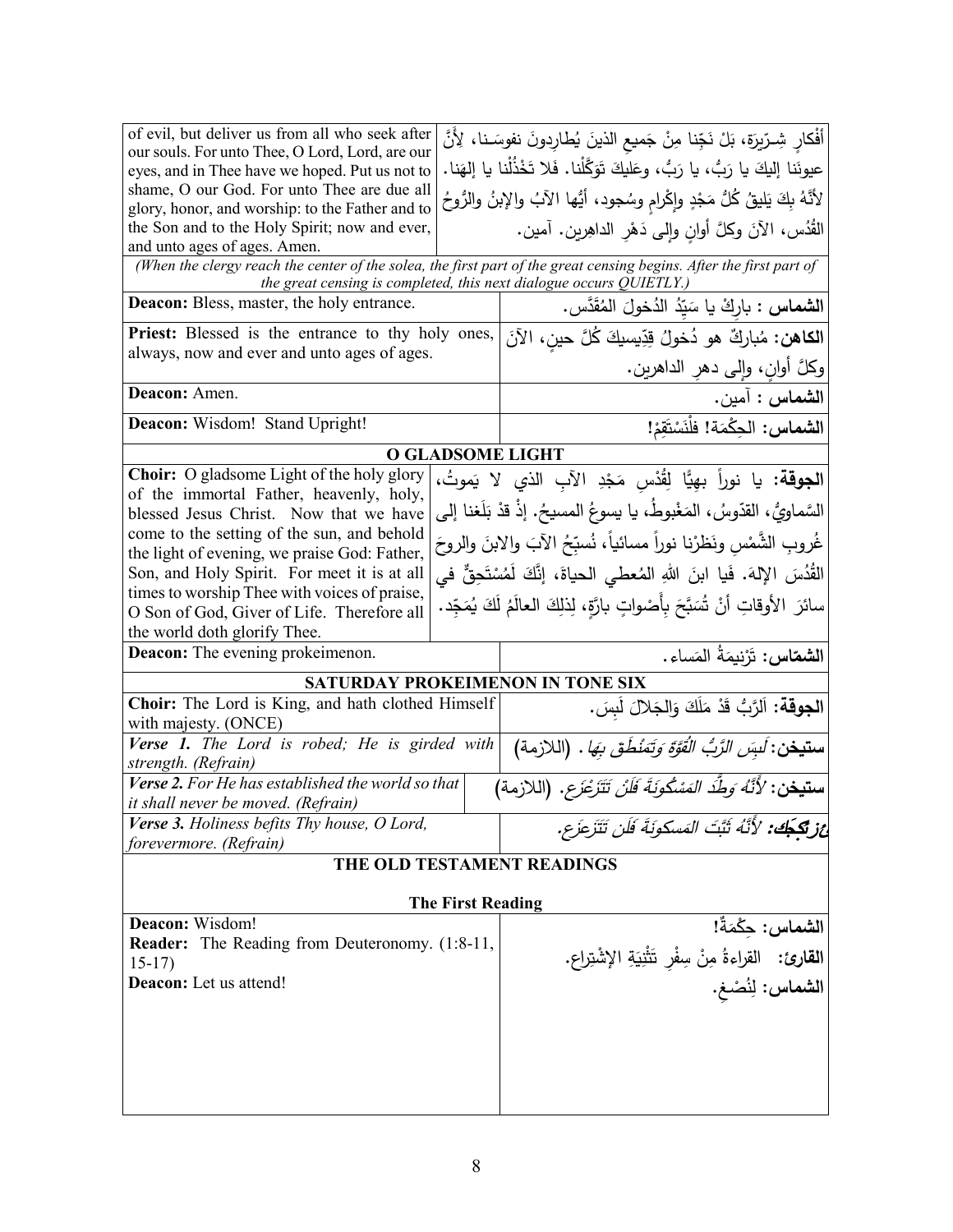| Reader: Thus said Moses to the sons of Israel:                                                              | القارئ: وقالَ موسى لِبَني إسْرائيلَ انْظُروا، إنِّي قَدْ                    |
|-------------------------------------------------------------------------------------------------------------|-----------------------------------------------------------------------------|
| Behold, I have delivered the land before you; go in                                                         | جَعَلْتُ الأَرضَ بَيْنَ أَيْدِيكُم، فادْخُلوا وَرِثوا الأَرْضَ              |
| and inherit the land, which the Lord sware to your<br>fathers Abraham and Isaac and Jacob, to give it to    |                                                                             |
| them and to their seed after them. And I spake to you                                                       | الَّتِي أَقْسَمَ الرَّبُّ لآبائِكُمُ ابْرِاهِيمَ واسْحَقَ ويَعْقوبَ أَنْ    |
| at that time, saying: I shall not be able to bear you by                                                    | يُعْطِيَها لَهُمْ ولِنَسْلِهِمْ مِنْ بَعْدِهِم، وَقَدْ قُلْتُ لَكُمْ في     |
| myself. The Lord your God hath multiplied you, and                                                          | ذلِكَ الوَقْتِ إِنِّي لا أَسْتَطِيعُ أَنْ أَتَحَمَّلَكُمْ وَحْدي، إِنَّ     |
| behold, ye are today as the stars of heaven for                                                             | الرَّبَّ قد كَثَّرَكُمْ وها أَنْتُمُ اليومَ كَنُجومِ السَّماءِ كثرةً،       |
| multitude. The Lord God of your fathers add to you<br>a thousand-fold more than ye are, and bless you as    |                                                                             |
| He hath spoken to you. So I took of you wise and                                                            | زادَكُمُ الرَّبُّ إِلهُ آبائِنا مِثْلَكُمْ أَلفَ مَرَّةٍ، ويُباركَكُمْ كما  |
| understanding and prudent men, and I set them to                                                            | كَلّْمَكُم. وقَدْ أَخَذْتُ مِنْكُمْ رِجالاً حُكَماءَ عُقَلاءَ جَعَلْتُهُمْ  |
| rule over you as rulers of thousands, and rulers of                                                         | يرْأْسونَكُم، فأَقَمْتُهُمْ رؤساءَ فنَاتٍ بَينَ أَلْفٍ، ومئَةٍ،             |
| hundreds, and rulers of fifties, and rulers of tens, and                                                    | وخَمْسينَ، وعَشْرَةٍ، ومُوصلي عَرائِضِكُمْ إلى قُضاتِكُم،                   |
| instructors for your judges. And I commanded your<br>judges at that time, saying: Hear causes between your  |                                                                             |
| brethren, and judge justly between a man and his                                                            | وأَوْصَيْتُ قُضاتَكُمْ في ذلكَ الوقتِ قائلاً: اسْمَعوا بين                  |
| brother, and the stranger that is with him. Thou shalt                                                      | إخْوَتِكُمْ واحْكُموا بالعَدْلِ بَيْنَ الرجُلِ وأخيهِ ونَزِيلِه، لا         |
| not have respect to persons in judgment, thou shalt                                                         | تُحابوا وَجْهَ أَحَدٍ في الحُكْم، واحْكُموا لِلْصَغيرِ حُكْمَكُمْ           |
| judge small and great equally; thou shalt not shrink                                                        | لِلْكَبِيرِ ، ولا تَهابوا وَجْهَ إنسانِ، فإنَّ الْحُكْمَ لله.               |
| from before the person of a man, for the judgment is<br>God's.                                              |                                                                             |
| <b>The Second Reading</b>                                                                                   |                                                                             |
| Deacon: Wisdom!                                                                                             | الشماس: حكْمَةٌ!                                                            |
| Reader: The Reading from Deuteronomy.                                                                       |                                                                             |
| $(10:14-21)$                                                                                                | القارئ: القراءةُ مِنْ سِفْرِ تَثْنِيَةِ الإشْتِراعِ.                        |
| Deacon: Let us attend!                                                                                      | الشماس: لِنُصْغ.                                                            |
| Reader: Thus said Moses to the sons of Israel:                                                              | ا <b>لقارئ:</b> وقالَ موسى لِبَني إسْرائيلَ: ها إنَّ لِلرَّبِّ إلهِكَ       |
| Behold, the heaven, and the Heaven of heaven,<br>belong to the Lord thy God, the earth and all things       | السَّماواتِ وسَماواتِ السَّماواتِ، والأَرْضَ وكلَّ ما                       |
| that are therein. Yet the Lord chose your fathers to                                                        | فيها، ولَكِنَّهُ فَضَّلَ آباءَكُمْ بِمَحَبَّتِهِ لَهُم، واصْطَفى            |
| love them, and above all nations, as at this day He                                                         |                                                                             |
| chose you out of their seed after them. Therefore, ye                                                       | ذُرِّيَتَهُمْ مِنْ بَعْدِهِمْ، وأَنْتُمْ هِيَ مِنْ بَيْنِ الأُمَمِ حَتَّى   |
| shall circumcise the hardness of your heart, and ye                                                         | يَومنا هذا، فاخْتَتِنوا مِنْ قَساوَةِ قلوبِكُم، ورقابُكُمْ لا               |
| shall stiffen your neck no more. For the Lord your<br>God, He is God of gods, and Lord of lords, the great, | نُقَسُّوها أَيضًا، لأَنَّ الرّبَّ إِلهَكُمْ هُوَ إِلهُ الآلِهَةِ وربُّ      |
| and strong, and terrible God, Who doth not respect                                                          | الأرباب، الإلهُ العَظيمُ الجَبَّارُ  الرَّهيبُ الَّذي لا يُحابي             |
| persons, nor will He by any means accept a bribe;                                                           |                                                                             |
| executing judgment for the stranger and orphan and                                                          | الْوُجوهَ ولا يَقْبِلُ رَشْوَةً، ويَقْضي لْلْغَرِيبِ واليَتِيمِ             |
| widow, and He loveth the stranger, to give him food                                                         | والأرملة، وبُحِبُّ الغريبَ فيُعْطيهِ خُبْزًا وكساءً. الرَّبَّ               |
| and raiment. Thou shalt fear the Lord thy God, and<br>Him only shalt thou serve, and to Him shalt thou      | إِلْهَكَ تَتَّقَى وإِيَّاهُ وَحْدَهُ تَعْبُدُ وبِهِ تَتَثَبَبَتُ وبِاسْمِهِ |
| cleave, and shalt swear by His Name. He is thy boast,                                                       | تَحْلِفُ. هُوَ فَخْرُكَ وهو إِلْهُكَ الَّذِي صَنَعَ مَعَكَ تلكَ             |
| and He is thy God, Who hath wrought for thee these                                                          |                                                                             |
| great and glorious things, which thine eyes have                                                            | العَظَائِمَ والأعمالَ المَجيدةَ الَّتي رأتْها عَيْناك.                      |
| seen.                                                                                                       |                                                                             |
|                                                                                                             |                                                                             |
| <b>The Third Reading</b>                                                                                    |                                                                             |
| Deacon: Wisdom!                                                                                             | الشماس: حِكْمَةَ!                                                           |
| <b>Reader:</b> The Reading from the Wisdom of Solomon.<br>$(3:1-9)$                                         | القارئ:   قرِاءَةٌ مِنْ سِفْرِ الأَمْثال.                                   |
| Deacon: Let us attend!                                                                                      | الشماس: لِنُصْغ.                                                            |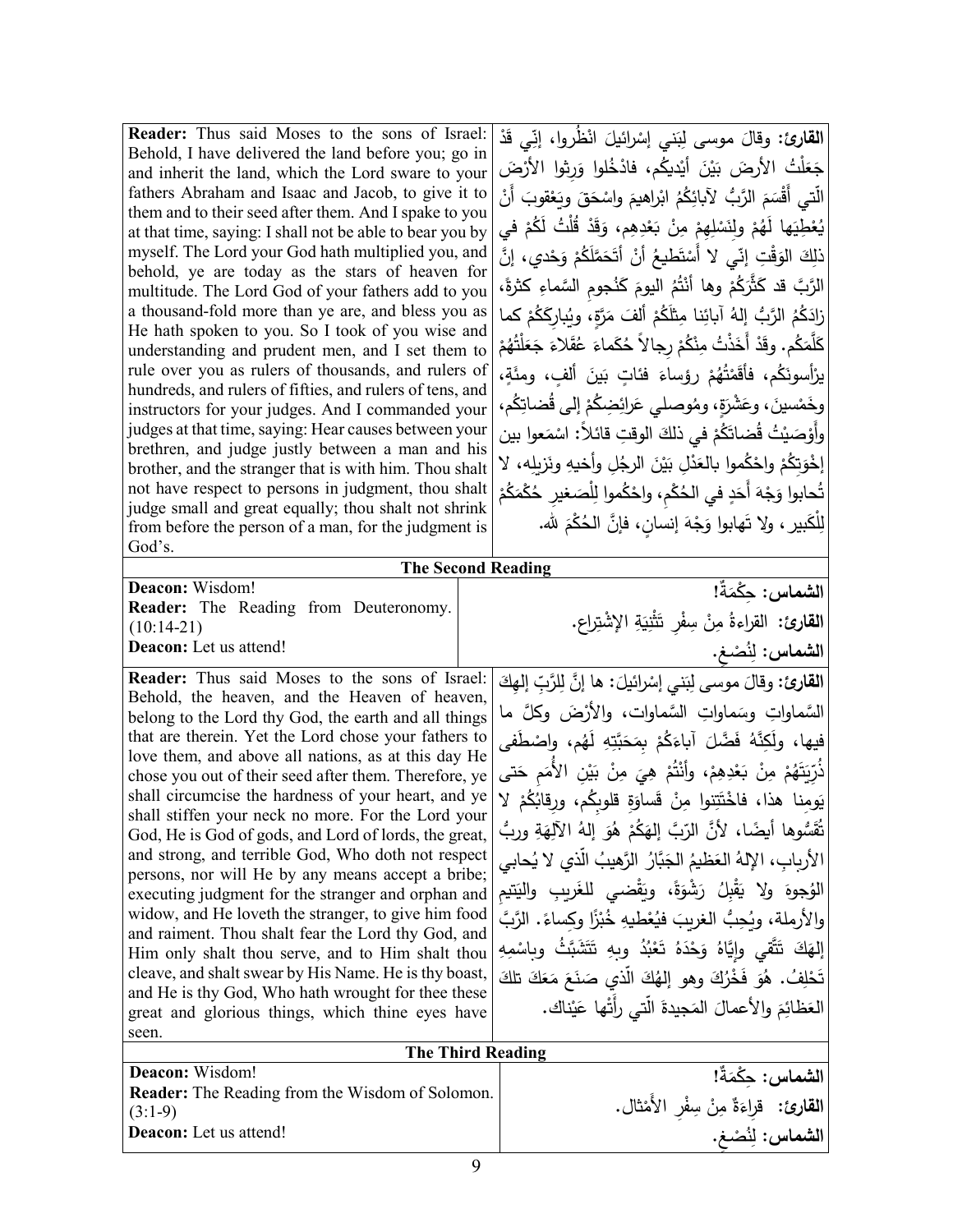| <b>Reader:</b> The souls of the righteous are in the hands<br>of God, and there shall no torment touch them. In the<br>sight of the unwise they seemed to die, and their<br>departure is taken for misery, and their going from us<br>to be utter destruction, but they are in peace. For<br>though they be punished in the sight of men, yet is<br>their hope full of immortality. And having been a<br>little chastised, they shall be greatly rewarded; for<br>God proved them and found them worthy for<br>Himself. As gold in the furnace hath He tried them,<br>and received them as a burnt offering. And in the<br>time of their visitation they shall shine, and run to<br>and fro like sparks among the stubble. They shall<br>judge nations and have dominion over peoples, and<br>their Lord shall reign unto the ages. They that put<br>their trust in Him shall understand the truth; and such<br>as be faithful in love shall abide with Him; for grace<br>and mercy is in His Saints, and visitation among His | ا <b>لقارئ:</b> إنَّ نفوسَ الصدِّيقينَ بيَدِ الله، فلنْ يَمَسَّها<br>العَذاب. وفي ظُنِّ الجُهَّالِ أنَّهمْ ماتوا، وقدْ حُسِبَ<br>خروجُهُمْ شَقاءً، وذهابُهُمْ عنَّا عَطَبًا. أَمَّا هُمْ ففي<br>السَّلام. ومَعَ أَنَّهُم قد عوقِبوا في عيونِ الناسِ،<br>فَرجاؤهُم مَمْلوءٌ خُلودًا. وبعد تأديبِ يَسيرِ ، لهُمْ ثَوابٌ<br>عظيم. لأنَّ اللهَ امْتَحنَهُمْ فوجدَهُم أهْلاً له. مَحَّصَهُمْ<br>كالذهَبِ في البوتَقة، وقَبِلَهُم كذبيحةٍ مُحَرَقَة. فهُم في<br>وقْتِ افتقادِهِم يَتَلَألأُون، ويَسعَونَ سَعْيَ الشَرارِ في<br>القصَب، ويدينونَ الأممَ، ويتَسَلَّطونَ على الشعوب،<br>ويملُكُ   عليهِم   الربُّ   إلى   الأبد.   المتوكِّلونَ   عليه<br>سَيَفْهَمونَ الحقَّ، والأمناءُ في المَحَبَّةِ سَيَنْتَظِرونَه.<br>لأنَّ النِعْمَةَ والرحمةَ في أبراره والافتقادَ في مُخْتارِيه. |  |
|--------------------------------------------------------------------------------------------------------------------------------------------------------------------------------------------------------------------------------------------------------------------------------------------------------------------------------------------------------------------------------------------------------------------------------------------------------------------------------------------------------------------------------------------------------------------------------------------------------------------------------------------------------------------------------------------------------------------------------------------------------------------------------------------------------------------------------------------------------------------------------------------------------------------------------------------------------------------------------------------------------------------------------|----------------------------------------------------------------------------------------------------------------------------------------------------------------------------------------------------------------------------------------------------------------------------------------------------------------------------------------------------------------------------------------------------------------------------------------------------------------------------------------------------------------------------------------------------------------------------------------------------------------------------------------------------------------------------------------------------------------------------------------------------------------------------------|--|
| elect.                                                                                                                                                                                                                                                                                                                                                                                                                                                                                                                                                                                                                                                                                                                                                                                                                                                                                                                                                                                                                         |                                                                                                                                                                                                                                                                                                                                                                                                                                                                                                                                                                                                                                                                                                                                                                                  |  |
| THE LITANY OF FERVENT SUPPLICATION                                                                                                                                                                                                                                                                                                                                                                                                                                                                                                                                                                                                                                                                                                                                                                                                                                                                                                                                                                                             |                                                                                                                                                                                                                                                                                                                                                                                                                                                                                                                                                                                                                                                                                                                                                                                  |  |
| Doggan, I at us soy with our whole soul by the state of the state of the state of the state of the state of th                                                                                                                                                                                                                                                                                                                                                                                                                                                                                                                                                                                                                                                                                                                                                                                                                                                                                                                 |                                                                                                                                                                                                                                                                                                                                                                                                                                                                                                                                                                                                                                                                                                                                                                                  |  |

| <b>Deacon:</b> Let us say with our whole soul                                                    |  | ا <b>لشماس:</b> لِنَقُلْ جَميعُنا مِنُ كُلِّ نُفوسنا ومنْ كُلِّ نِيّاتِنا، لِنَقُلْ.           |
|--------------------------------------------------------------------------------------------------|--|------------------------------------------------------------------------------------------------|
| and with our whole mind, let us say.                                                             |  |                                                                                                |
| Choir: Lord, have mercy.                                                                         |  | <b>الجوقة:</b> يا رَبُّ ارْحَم.                                                                |
| Deacon: O Lord Almighty, the God of our Fathers, we                                              |  | الشماس: أيُّها الرَّبُّ الضَّابِطُ الكُلِّ إلهُ آبائِنا، نَطْلُبُ                              |
| pray thee: hear us, and have mercy.                                                              |  |                                                                                                |
|                                                                                                  |  | مِنْكَ، فاسْتَجِبْ وارْحَم.                                                                    |
| <b>Choir:</b> Lord, have mercy.                                                                  |  | ا <b>لجوقة</b> : يا رَبُّ ارْحَم.                                                              |
| <b>Deacon:</b> Have mercy on us, O God, according to Thy                                         |  | ا <b>لشماس:</b> ارْحَمْنا يا اللهُ بِعَظيم رَحْمَتِكَ، نَطْلُبُ                                |
| great mercy, we pray thee, hear us, and have mercy.                                              |  |                                                                                                |
|                                                                                                  |  | مِنْكَ، فاسْتَجِبْ وارْحَم.                                                                    |
| <b>Choir:</b> Lord, have mercy. <i>(thrice)</i>                                                  |  | ا <b>لجوقة:</b> يا رَبُّ ارْحَم. (ثلاثا)                                                       |
| Deacon: Again we pray for all                                                                    |  | ا <b>لشماس:</b> وأيضاً نَطْلُبُ مِنْ أَجْلِ المَسيحيينَ الحَسَنى العِبادَةِ الأَرْثِوذُكْسيين. |
| pious and Orthodox Christians.                                                                   |  |                                                                                                |
| <b>Choir:</b> Lord, have mercy. <i>(thrice)</i>                                                  |  | ا <b>لجوقة:</b> يا رَبُّ ارْحَم. (ثلاثا)                                                       |
| Deacon: Again we pray for our father and                                                         |  | ا <b>لشماس:</b> وَأَيضًا نَطْلُبُ مِنْ أَجلِ أبينا ومثروبوليتنا جوزيف.                         |
| Metropolitan N. and our Bishop N.                                                                |  |                                                                                                |
| <b>Choir:</b> Lord, have mercy. <i>(thrice)</i>                                                  |  | <b>الجوقة:</b> يا رَبُّ ارْحَم. (ثلاثا)                                                        |
| <b>Deacon:</b> Again we pray for our brethren: the                                               |  | ا <b>لشماس:</b> وَأَيْضاً نَطْلُبُ مِنْ أَجْلِ إخْوَتنا الكَهَنةِ                              |
| priests, hieromonks, deacons, hierodeacons, and<br>monastics, and all our brotherhood in Christ. |  | والشَمامِسَةِ والرُّهْبانِ والراهِباتِ، وكُلِّ إخْوَتِنا في المَسيحِ.                          |
| <b>Choir:</b> Lord, have mercy. <i>(thrice)</i>                                                  |  | الجوقة: يا رَبُّ ارْحَم. (ثلاثا)                                                               |
| <b>Deacon:</b> Again we pray for mercy, life, peace, health,                                     |  | ا <b>لشماس</b> : وأيضاً نَطْلُبُ مِنْ أَجْلِ الرَّحْمَةِ والحياةِ                              |
| salvation, and visitation and pardon and forgiveness                                             |  |                                                                                                |
| of sins for (the servants of God, [Names], and) all                                              |  | والسَّلام والعافِيَةِ والخَلاصِ لِعَبِيدِ اللهِ، وجَميع                                        |
| Orthodox Christians of true worship, who live and<br>dwell in this community.                    |  | المَسيحيّينَ الحَسَنى العِبادَةِ الأَرْثوذُكْسِيينَ السَّاكِنينَ                               |
|                                                                                                  |  | والمَوْجودينَ في هذا المجتمع.                                                                  |
| <b>Choir:</b> Lord, have mercy. <i>(thrice)</i>                                                  |  | ا <b>لجوقة:</b> يا رَبُّ ارْحَم. (ثلاثا)                                                       |
|                                                                                                  |  |                                                                                                |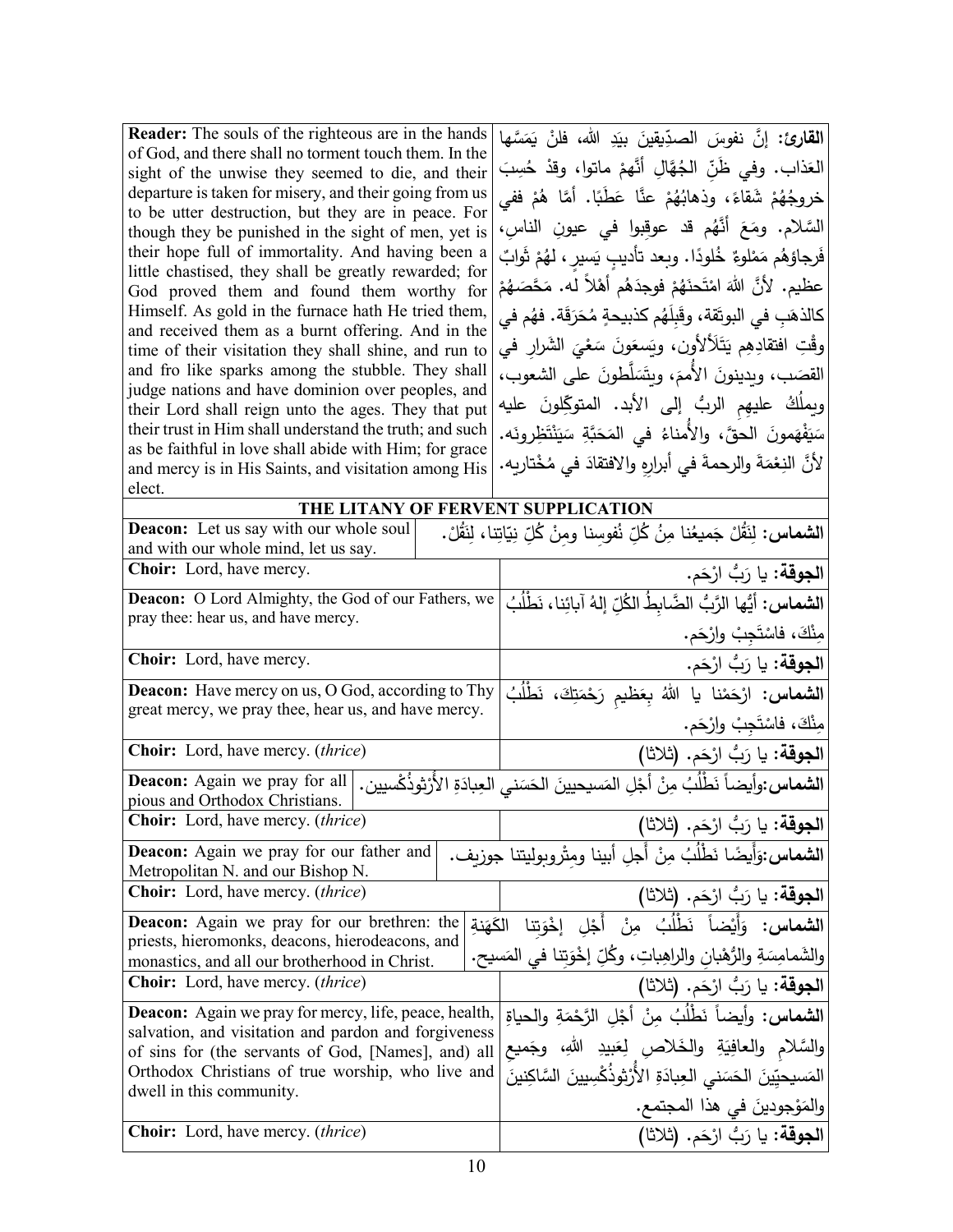| Deacon: Again we pray for the blessed and ever-<br>memorable founders of this holy church and (for the<br>departed servants of God, [Names], and all our fathers<br>and brethren, the Orthodox departed this life before                                                                                                                                                                                                                                                                                                                                                                                                                                                                                                        |  | ا <b>لشماس :</b> وَأَيْضاً نَطْلُبُ مِنْ أَجْلِ المطوَّبِينَ الدائميّ<br>الذِّكْرِ الذينِ عَمَّروا هذا الهيكلَ المقدَّس، ومنْ أَجْلِ<br>جَميع المُنْتَقِلينَ مِنْ آبائِنا وإِخْوَتِنا الأَرْثوذُكْسيِّينَ                                                                                                                                                                                                                                                                                                                                                                                                                                                      |
|---------------------------------------------------------------------------------------------------------------------------------------------------------------------------------------------------------------------------------------------------------------------------------------------------------------------------------------------------------------------------------------------------------------------------------------------------------------------------------------------------------------------------------------------------------------------------------------------------------------------------------------------------------------------------------------------------------------------------------|--|----------------------------------------------------------------------------------------------------------------------------------------------------------------------------------------------------------------------------------------------------------------------------------------------------------------------------------------------------------------------------------------------------------------------------------------------------------------------------------------------------------------------------------------------------------------------------------------------------------------------------------------------------------------|
| us, who here and in all the world lie asleep in the Lord.<br>Choir: Lord, have mercy. (thrice)                                                                                                                                                                                                                                                                                                                                                                                                                                                                                                                                                                                                                                  |  | الراقِدينَ هَهُنا وفي كُلِّ مَكان.                                                                                                                                                                                                                                                                                                                                                                                                                                                                                                                                                                                                                             |
|                                                                                                                                                                                                                                                                                                                                                                                                                                                                                                                                                                                                                                                                                                                                 |  | ا <b>لجوقة:</b> يا رَبُّ ارْحَم. (ثلاثا)                                                                                                                                                                                                                                                                                                                                                                                                                                                                                                                                                                                                                       |
| Deacon: Again we pray for those who bear<br>fruit and do good works in this holy and all-                                                                                                                                                                                                                                                                                                                                                                                                                                                                                                                                                                                                                                       |  | ا <b>لشماس:</b> وَأَيْضاً نَطْلُبُ مِنْ أَجْلِ الذينَ يُقَدِّمونَ الأَثمارَ<br>والذينَ يَصْنَعونَ الإِحْسانَ في هذا الهيكلِ المقدَّسِ الكليِّ                                                                                                                                                                                                                                                                                                                                                                                                                                                                                                                  |
| venerable temple, those who serve and those<br>who sing, those praying with us from their                                                                                                                                                                                                                                                                                                                                                                                                                                                                                                                                                                                                                                       |  |                                                                                                                                                                                                                                                                                                                                                                                                                                                                                                                                                                                                                                                                |
| homes, and all the people here present, who                                                                                                                                                                                                                                                                                                                                                                                                                                                                                                                                                                                                                                                                                     |  | الوقارِ ، والذينَ يَتْعَبونَ ويُرَتِّلونَ فيهِ، ومِنْ أَجْلِ هذا الشَّعْبِ                                                                                                                                                                                                                                                                                                                                                                                                                                                                                                                                                                                     |
| await Thy great and rich mercy.                                                                                                                                                                                                                                                                                                                                                                                                                                                                                                                                                                                                                                                                                                 |  | الواقِفِ، المُنْتَظِرِ مِنْ لَذُنْكَ الرَّحمَةَ الغَنِيَّةَ العُظْمى.                                                                                                                                                                                                                                                                                                                                                                                                                                                                                                                                                                                          |
| Choir: Lord, have mercy. (thrice)                                                                                                                                                                                                                                                                                                                                                                                                                                                                                                                                                                                                                                                                                               |  | ا <b>لجوقة:</b> يا رَبُّ ارْحَم. (ثلاثا)                                                                                                                                                                                                                                                                                                                                                                                                                                                                                                                                                                                                                       |
| Priest: For thou art a merciful God and lovest                                                                                                                                                                                                                                                                                                                                                                                                                                                                                                                                                                                                                                                                                  |  | الكاهن: لأَنَكَ إِلهٌ رَحِيمٌ وَمُحِبٌّ لِلْبَشَرِ ، وَلَكَ نُرْسِلُ                                                                                                                                                                                                                                                                                                                                                                                                                                                                                                                                                                                           |
| mankind, and unto thee we ascribe glory to the Father<br>and to the Son and to the Holy Spirit, now and ever,                                                                                                                                                                                                                                                                                                                                                                                                                                                                                                                                                                                                                   |  | المَجْدَ أَيُّها الآبُ، والإبنُ، والرُّوحُ القُدُسُ، الآنَ وكُلَّ                                                                                                                                                                                                                                                                                                                                                                                                                                                                                                                                                                                              |
| and unto ages of ages.                                                                                                                                                                                                                                                                                                                                                                                                                                                                                                                                                                                                                                                                                                          |  | أوان، وإلى دَهر الداه~رين.                                                                                                                                                                                                                                                                                                                                                                                                                                                                                                                                                                                                                                     |
| Choir: Amen.                                                                                                                                                                                                                                                                                                                                                                                                                                                                                                                                                                                                                                                                                                                    |  | الجوقة: آمين.                                                                                                                                                                                                                                                                                                                                                                                                                                                                                                                                                                                                                                                  |
| THE EVENING PRAYER                                                                                                                                                                                                                                                                                                                                                                                                                                                                                                                                                                                                                                                                                                              |  |                                                                                                                                                                                                                                                                                                                                                                                                                                                                                                                                                                                                                                                                |
| People: Vouchsafe, O Lord, to keep us this<br>evening without sin. Blessed art Thou, O Lord,<br>the God of our fathers, and praised and glorified<br>is Thy Name forever. Amen. Let Thy mercy be<br>upon us, O Lord, even as we have set our hope on<br>Thee. Blessed art Thou, O Lord; teach me Thy<br>statutes. Blessed art Thou, O Master; make me to<br>understand Thy statutes. Blessed art Thou, O<br>Holy One; enlighten me with Thy statutes. Thy<br>mercy, O Lord, endureth forever. O despise not<br>the works of Thy hands. To Thee belongeth<br>worship, to Thee belongeth praise, to Thee<br>belongeth glory to the Father and to the Son and<br>to the Holy Spirit, now and ever, and unto ages of<br>ages. Amen. |  | ا <b>لشعب</b> : أَهِّلْنا يا رَبُّ أنْ نُحْفَظَ في هذا المَساءِ بِغَيرِ<br>خَطْيئَة. مُبارَكٌ أَنتَ يا رَبُّ، إِلهَ آبائِنا، وَمُسَبَّحٌ وَمُمَجَّدٌ<br>اسْمُكَ إِلَى الأَبَدِ، آمين. لِتَكُنْ يا رَبُّ رَحْمَتُكَ عَلَيْنا،<br>كَمِثْلِ اتِّكالِنا عَلَيْك. مُبارَكٌ أنتَ يا رَبُّ، علِّمْنـى<br>وَصاياك. مُبارَكٌ أَنتَ يا سَيِّدُ، فَهِّمْنى حُقُوقَك. مُبارَكٌ<br>أنتَ يا قُدُّوسُ، أَنِرْني بِعَدْلِك. يا رَبُّ رَحْمَتُكَ إلى الأَبَد،<br>وَعَنْ أَعْمالِ يَدَيْكَ لا تُعْرِض. لَكَ يَنْبَغي المَديحُ، بِكَ<br>يَليقُ التَّسْبِيحُ، لكَ يَجِبُ المَجْدُ، أَيُّها الآبُ والابْنُ والرُّوحُ<br>القُدُس، الآنَ وكُلَّ أُوانٍ، وإِلى دَهرِ الدَّاهرين، آمين. |
| THE LITANY OF SUPPLICATION                                                                                                                                                                                                                                                                                                                                                                                                                                                                                                                                                                                                                                                                                                      |  |                                                                                                                                                                                                                                                                                                                                                                                                                                                                                                                                                                                                                                                                |
| <b>Deacon:</b> Let us complete our evening prayer unto the Lord.                                                                                                                                                                                                                                                                                                                                                                                                                                                                                                                                                                                                                                                                |  | ا <b>لشماس:</b> لِنُكَصِّلْ طِلْبَتَنا المسائية لِلْرَّبِّ.                                                                                                                                                                                                                                                                                                                                                                                                                                                                                                                                                                                                    |
| Choir: Lord, have mercy.                                                                                                                                                                                                                                                                                                                                                                                                                                                                                                                                                                                                                                                                                                        |  | ا <b>لجوقة:</b> يا رَبُّ ارْحَم.                                                                                                                                                                                                                                                                                                                                                                                                                                                                                                                                                                                                                               |
| <b>Deacon:</b> Help us; save us; have mercy on us;<br>and keep us, O God, by Thy grace.                                                                                                                                                                                                                                                                                                                                                                                                                                                                                                                                                                                                                                         |  | ا <b>لشماس:</b> أَعْضُدْ وخَلِّصْ وارْحَمْ واحْفَظْنا يا أللهُ بنِعْمَتِك.                                                                                                                                                                                                                                                                                                                                                                                                                                                                                                                                                                                     |
| Choir: Lord, have mercy.                                                                                                                                                                                                                                                                                                                                                                                                                                                                                                                                                                                                                                                                                                        |  | ا <b>لجوقة:</b> يا رَبُّ ارْحَم.                                                                                                                                                                                                                                                                                                                                                                                                                                                                                                                                                                                                                               |
| <b>Deacon:</b> That the whole evening may be perfect, holy,<br>peaceful, and sinless, let us ask of the Lord.                                                                                                                                                                                                                                                                                                                                                                                                                                                                                                                                                                                                                   |  | ا <b>لشماس:</b> أَنْ يَكونَ مَساؤُنا كُلَّهُ كامِلاً، مُقَدَّساً،                                                                                                                                                                                                                                                                                                                                                                                                                                                                                                                                                                                              |
| Choir: Grant this, O Lord.                                                                                                                                                                                                                                                                                                                                                                                                                                                                                                                                                                                                                                                                                                      |  | سلامِيّاً، وبلا خَطيئةٍ، الرَّبَّ نَسأل.<br>ا <b>لجوقة:</b> اسْتَجِبْ يا رَبّ.                                                                                                                                                                                                                                                                                                                                                                                                                                                                                                                                                                                 |
| Deacon: An angel of peace, a faithful guide, a guardian                                                                                                                                                                                                                                                                                                                                                                                                                                                                                                                                                                                                                                                                         |  | الشماس: مَلاكَ سَلامِ مُرْشِداً، أَميناً، حافِظاً نُفوسَنا                                                                                                                                                                                                                                                                                                                                                                                                                                                                                                                                                                                                     |
| of our souls and bodies, let us ask of the Lord.                                                                                                                                                                                                                                                                                                                                                                                                                                                                                                                                                                                                                                                                                |  | وأجْسادَنا، الرَّبَّ نَسْأَل.                                                                                                                                                                                                                                                                                                                                                                                                                                                                                                                                                                                                                                  |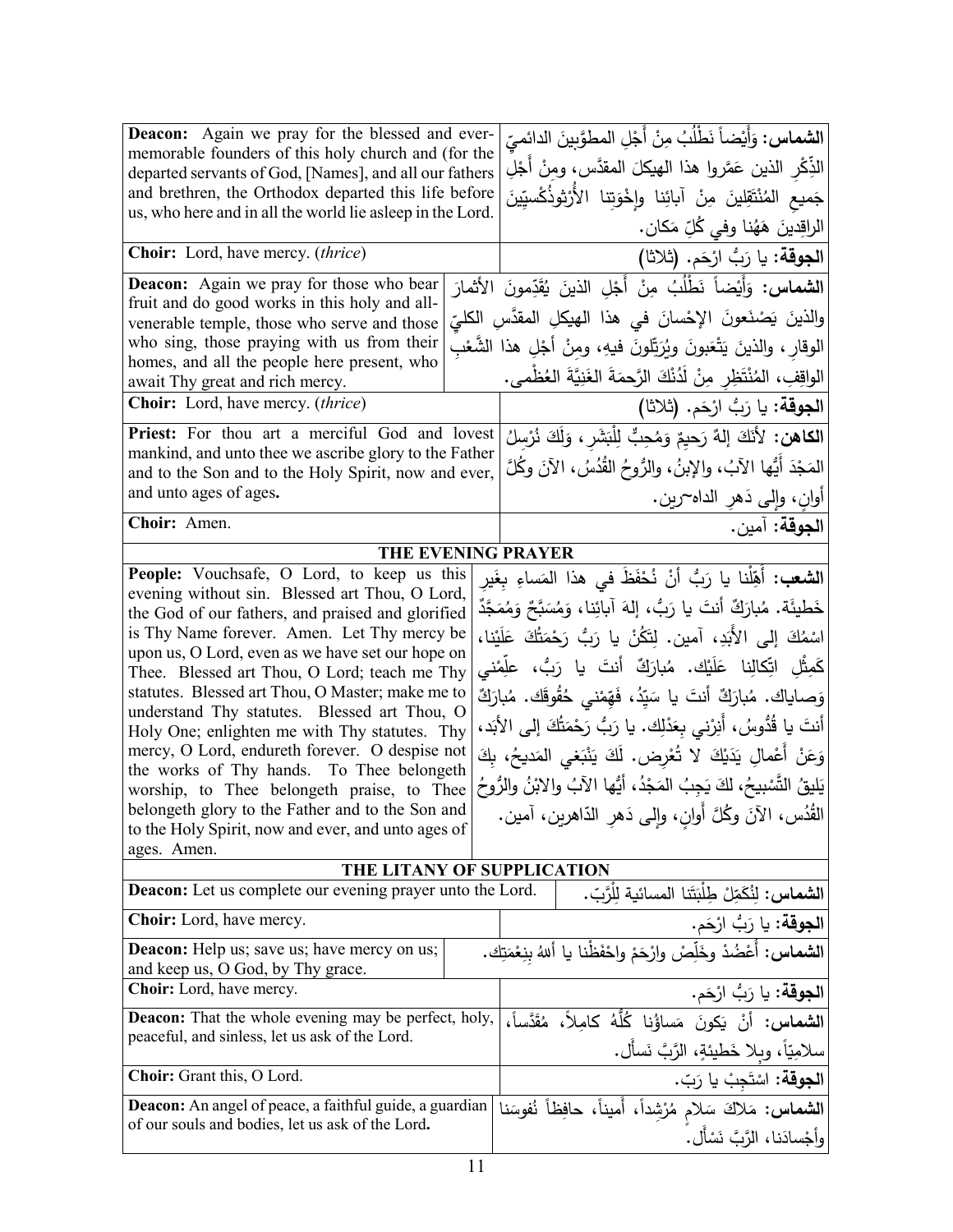| Choir: Grant this, O Lord.                                                                                                                                                                              | ا <b>لجوقة:</b> اسْتَجِبْ يا رَبّ.                                                       |  |
|---------------------------------------------------------------------------------------------------------------------------------------------------------------------------------------------------------|------------------------------------------------------------------------------------------|--|
| Deacon: Pardon and forgiveness of our sins and                                                                                                                                                          | ا <b>لشماس:</b> مُسامَحَةَ خَطايانا وغُفْرانَ زَلاّتِنا، الرَّبَّ نَسْأَل.               |  |
| transgressions, let us ask of the Lord.                                                                                                                                                                 |                                                                                          |  |
| Choir: Grant this, O Lord.                                                                                                                                                                              | <b>الجوقة:</b> اسْتَجِبْ يا ربّ.                                                         |  |
| Deacon: All things good and profitable for our souls and                                                                                                                                                | الشماس: الصَّالِحاتِ والمُوافِقاتِ لِنُفوسنا، والسَّلامَ                                 |  |
| peace for the world, let us ask of the Lord.                                                                                                                                                            | لِلْعالَمِ، الرَّبَّ نَسْأَل.                                                            |  |
| Choir: Grant this, O Lord.                                                                                                                                                                              |                                                                                          |  |
|                                                                                                                                                                                                         | ا <b>لجوقة:</b> اسْتَجِبْ يا ربّ.                                                        |  |
| <b>Deacon:</b> That we may complete the remaining time of<br>our life in peace and repentance, let us ask of the Lord.                                                                                  | الشماس: أَنْ نُتَمِّمَ بَقِيَّةَ زَمانِ حَياتِنا بِسَلامٍ وتَوْبَةٍ،                     |  |
|                                                                                                                                                                                                         | الرَّبَّ نَسْأَل.                                                                        |  |
| Choir: Grant this, O Lord.                                                                                                                                                                              | ا <b>لجوقة:</b> اسْتَجِبْ يا ربّ.                                                        |  |
| Deacon: A Christian ending to our life,                                                                                                                                                                 | ا <b>لشماس:</b> أنْ تَكونَ أواخِرُ حَياتِنا مَسيحِيَّةً، سَلامِيَّةً، بِلا خُزْنِ        |  |
| painless, blameless, peaceful, and a good                                                                                                                                                               |                                                                                          |  |
| defense before the fearful Judgment Seat of<br>Christ, let us ask of the Lord.                                                                                                                          | ولا خِزْيٍ، وجَواباً حَسَناً لَدى مِنْبَرِ  المَسيح المَرْهوبِ، نَسْأَل.                 |  |
| Choir: Grant this, O Lord.                                                                                                                                                                              | <b>الجوقة:</b> اسْتَجِبْ يا ربّ.                                                         |  |
| <b>Deacon:</b> Calling to remembrance our<br>all-holy,                                                                                                                                                  |                                                                                          |  |
| immaculate, most blessed and glorious Lady the                                                                                                                                                          | ا <b>لشماس:</b> بَعْدَ ذِكْرِنا الكُلِّيَّةَ القَداسَةِ، الطاهِرَةَ،                     |  |
| Theotokos and ever-virgin Mary, with all the Saints, let                                                                                                                                                | الفائِقَةَ البَرَكاتِ، المَجيدةَ، سيّدَتَنا والِدةَ الإِلهِ الدائِمَةَ                   |  |
| us commend ourselves and each other, and all our life<br>unto Christ our God.                                                                                                                           | البَتولِيَّةِ مَرْيَمَ مَعَ جميع القدِّيسينَ، لِنوْدِعْ أَنفُسَنا                        |  |
|                                                                                                                                                                                                         | وبَعْضُنا بَعْضاً وَكُلَّ حَياتِنا لِلْمَسيحِ الإِله.                                    |  |
| Choir: To Thee, O Lord.                                                                                                                                                                                 | الجوقة: لَكَ يا رَبّ.                                                                    |  |
| <b>Priest:</b> For thou art a good God and lovest                                                                                                                                                       | ا <b>لكاهن:</b> لأَنَّكَ إلهٌ صالِحٌ ومُحِبٌّ لِلْبَشَرِ ، ولكَ نُرْسِلُ المجْدَ، أيُّها |  |
| mankind, and unto Thee we ascribe glory to                                                                                                                                                              | الآبُ والإبْنُ والرُّوحُ القُدُسُ، الآنَ وكُلَّ أوانِ، وإلى دَهْرِ الدَّاهِرين.          |  |
| the Father and to the Son and to the Holy<br>Spirit, now and ever, and unto ages of ages.                                                                                                               |                                                                                          |  |
| Choir: Amen.                                                                                                                                                                                            | ا <b>لجوق</b> : آمين.                                                                    |  |
| <b>THE PEACE</b>                                                                                                                                                                                        |                                                                                          |  |
| Priest: Peace be to all.                                                                                                                                                                                | ا <b>لكاهن:</b> السَّلامُ لِجَميعِكُم.                                                   |  |
| Choir: And to thy spirit.                                                                                                                                                                               | ا <b>لجوقة</b> : ولروحِكَ أيْضاً.                                                        |  |
| <b>Deacon:</b> Let us bow our heads unto the Lord.                                                                                                                                                      | ا <b>لشماس:</b> لِنَحْن رؤوسَنا لِلْرَّبّ.                                               |  |
| Choir: To thee, O Lord.                                                                                                                                                                                 |                                                                                          |  |
|                                                                                                                                                                                                         | ا <b>لجوقة:</b> لَكَ يا رَبّ.                                                            |  |
| $\overline{All}$ bow their heads as the priest says the following prayer:<br>Priest: O Lord our God, who didst bow the<br>ا <b>لكاهن:</b> أَيُّها الرَّبُّ إلهُنا، يا مَنْ طَأَطَأَ السَّماواتِ ونَزَلَ |                                                                                          |  |
| heavens and come down for the salvation of                                                                                                                                                              |                                                                                          |  |
| mankind: Look upon thy servants and thine                                                                                                                                                               | لِخَلاص جِنْس البَشَر ، أَنظُرْ ۖ إلى عَبيدِكَ وإلى ميراثِكَ، فإنَّ                      |  |
| inheritance; for unto thee, the fearful Judge who<br>yet lovest mankind, have thy servants bowed their                                                                                                  | عَبِيدَكَ قَدْ حَنَوا رُؤُوسَهُمْ وأَخْضَعُوا أَعْناقَهُمْ لَكَ، أَيُّها القاضي          |  |
| heads and submissively inclined their necks,                                                                                                                                                            | المَهيبُ الْمُحِبُّ الْبَشَرِ ، غيرَ مُنْتَظِرِينَ الْمَعونَةَ مِنَ الْبَشَرِ ،          |  |
| awaiting not help from men but entreating thy                                                                                                                                                           | بَلْ مُنْتَظِرِينَ رَحْمَتَكَ ومُتَوَقِّعِينَ خَلاصَك. فاحْفَظْهُمْ في كُلِّ             |  |
| mercy and looking confidently for thy salvation.<br>Guard them at all times, both during this present                                                                                                   | حين، وفي هَذا المَساءِ الحاضِرِ، والليلِ المُقْبِلِ، مَصونينَ                            |  |
| evening and in the approaching night, from every                                                                                                                                                        | مِنْ كُلِّ فِعْلِ مُضادٍّ شَيطانِيِّ، ومِنَ الأَفْكارِ الباطِلَةِ                        |  |
| foe, from all adverse powers of the devil and from<br>vain thoughts and from evil imaginations.                                                                                                         | والهَواجِس الشِّرْيِرَةِ.                                                                |  |
|                                                                                                                                                                                                         |                                                                                          |  |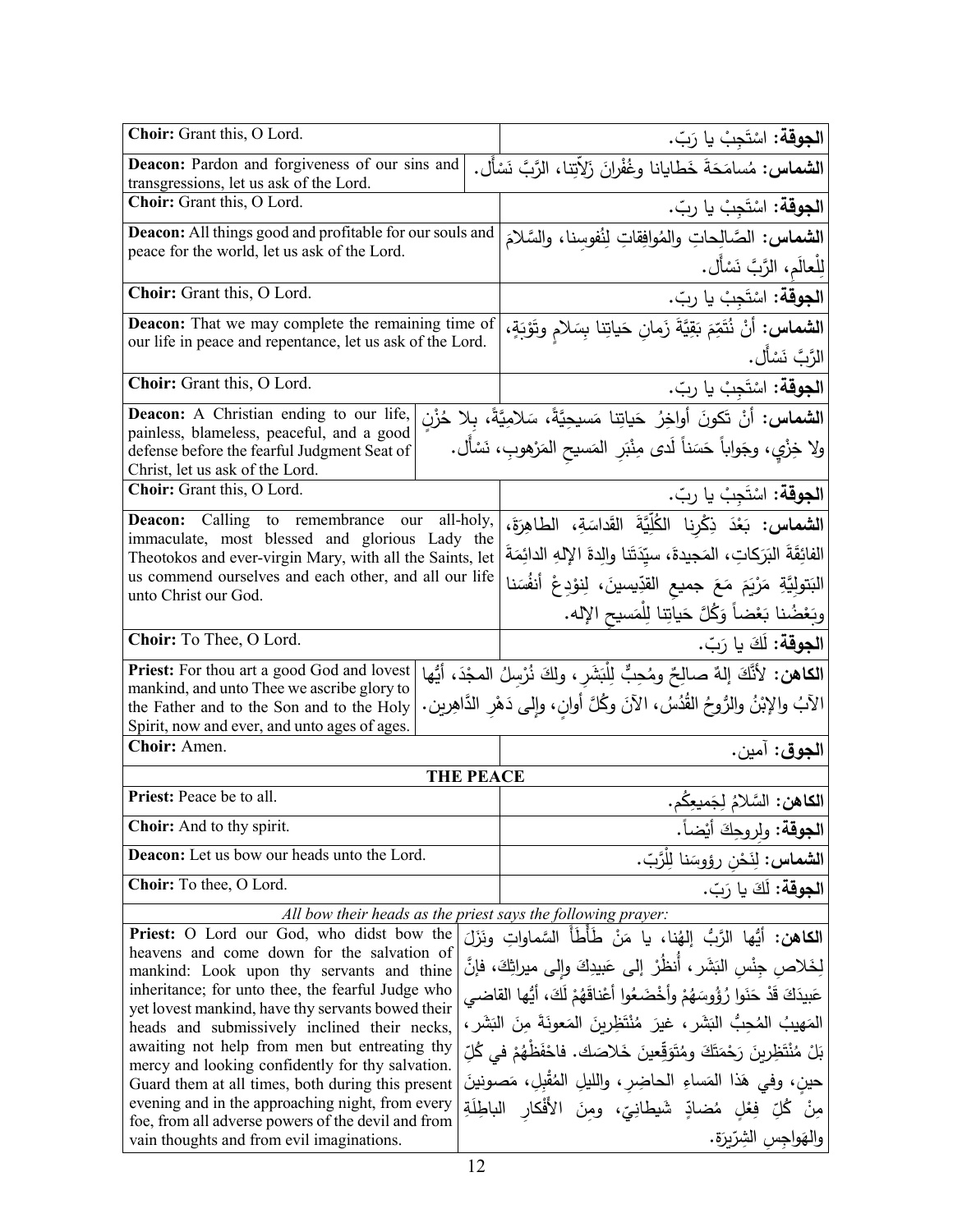| Priest: Blessed and glorified be the might of thy                                                             | ا <b>لكاهن:</b> لِيَكُنْ عِزٌ مُلْكَكَ مُبَارَكاً وَمُمَجَّداً أَيُّها الآبُ والابْنُ |
|---------------------------------------------------------------------------------------------------------------|---------------------------------------------------------------------------------------|
| kingdom of the Father and of the Son and of the                                                               | وَالزُوحُ الْقُدُسْ، الآنَ وَكُلَّ أَوَانٍ وَإِلَى دَهْرِ الدَاهِرِينِ.               |
| Holy Spirit, now and ever, and unto ages of ages.                                                             |                                                                                       |
|                                                                                                               | APOSTICHA FOR THE RESURRECTION IN TONE SEVEN                                          |
| Thou hast risen from the tomb, O Savior of the world,<br>and hast raised mankind with Thy body, O Lord, glory | لَقَد قَمتَ مِنَ القَبْرِ يا مُخَلِّصَ الْعالَم، وَأَقَمتَ النَشَرَ                   |
| to Thee.                                                                                                      | مَع جَسَدِكَ، فَيا رَبُّ المَجدُ لَك.                                                 |
| Verse 1. The Lord is King, and hath clothed                                                                   | عْ تَرْجُ كِجُكَ 1: الرَبُّ قَدْ مَلَكَ، والجمالَ لَبِسْ. لَبِسَ الرَبُّ القَوَّةِ    |
| Himself with majesty. The Lord is robed; He                                                                   |                                                                                       |
| is girded with strength. Come, let us worship                                                                 | َ <i>وتَمَنْطَقَ بِها.</i> هَلَمّوا نَسْــــجُدْ لِلّذي قامَ مِن بَين الأمواتِ        |
| Him Who rose from the dead and lighted all;                                                                   | وأنـارَ الجَميعَ. لأَنَّـهُ أَعتَقَنـا مِن تَمَرُّدِ الجَحيمِ بِقِيـامَتِـهِ ذاتِ     |
| for He hath liberated us from the oppression                                                                  | الثِّلاثَةِ الأيّام، مانِحًا لَنا الحَياةَ والرَّحمَةَ العُظمَى.                      |
| of Hades by His third-day Resurrection,                                                                       |                                                                                       |
| granting us life and the Great Mercy.<br>Verse 2. For He has established the world so that                    |                                                                                       |
| it shall never be moved. When Thou didst descend                                                              | ئ قَمَرَ اللَّهُ عَنْهُ عَبْدَتَ السَّسْكُونَةَ فَلَنْ تَتَزَعْزَعِ. ۚ أَيُّها        |
| to Hades, O Christ, Thou didst lead death captive,                                                            | المَســــيحُ، لَقَدِ انحَدَرْتَ إلى الجَحيم فَسَـــبَيْتَ المَوتَ.                    |
| and when Thou didst rise on the third day, Thou                                                               | ولَمَّـا قُمْتَ في اليَومِ الثَّـالِثِ، أَقَمتَنـا مَعَكَ مُمَجِّدِينَ                |
| didst raise us with Thee, glorifying Thine almighty                                                           | قِيامَتَكَ الْكُلِّيَّةَ الإِقْتِدارِ ، أَيُّها الرَّبُّ الْمُحِبُّ الْبَشَرِ .       |
| Resurrection, O Lord and Lover of mankind.                                                                    |                                                                                       |
| Verse 3. Holiness befits Thy house, O Lord,<br>forevermore. Thou didst appear awe-inspiring,                  | عْ فَرَسَسَنَ حَجْكَ 3: لَبِيْتِكَ يَنْبَغِي التَّقْدِيِسُ يا رَبُّ إِلِي طُولِ       |
| O Lord, whereas Thou wast placed in a grave                                                                   | <i>الأيام.</i> أيُهـا الربُّ، لَقَد ظَهَرتَ مَرْهوبًـا حـالَ كَوْنِـكَ                |
| like one that slumbereth, and didst rise in three                                                             |                                                                                       |
| days as a mighty one, and didst raise with Thee                                                               | مَوْضــــــوعاً في قَبْرِ كَنائِم. وَقُمْتَ لِثَلاثَةِ أَيَّام كَمُقتَدِرِ ،          |
|                                                                                                               |                                                                                       |
|                                                                                                               | وَأَنهَضْــــتَ آدَمَ مَعَكَ فَهَتَفَ قائِلاً: المَجدُ لِقِيامَتِكَ، يا               |
| Adam, crying, Glory to Thy Resurrection, O<br>Thou alone the Lover of mankind.                                |                                                                                       |
|                                                                                                               | مُحِبَّ النَشَرِ وَحدَك.                                                              |
|                                                                                                               | <b>DOXASTICON FOR THE THREE HIERARCHS IN TONE FIVE</b>                                |
| Glory to the Father, and to the Son, and to the Holy<br>Spirit.                                               | <i>المجدُ للأبِ، والابنِ، والروح القدسِ.</i> لِنُبَوِّقْ بِبوقِ                       |
| Let us blow the trumpets of praise; for the<br>queen of all, the virgin Mother, hath bent down                | النَشـــائِدِ ونَتَباشَـــرْ مُبْتَهِجينَ بِمَوْسِـــمِ مُعَلِّمينا الكُلِّيّ         |
| from on high, whence looking, she crowneth with                                                               |                                                                                       |
| blessings those who extol her. Let kings and leaders                                                          | الاختفال. ولْيُبادِرِ المُلوكُ والرؤساءُ ويُقَرِّطُوا بالمَدائِح                      |
| hasten together with praises to the queen who gave                                                            | رؤســاءَ الكَهَنةِ بما أَنَّهُمْ يُفيضـــونَ ثَلاثَةَ أنهارِ فائقةِ                   |
| birth to the King, Who, because of His love to                                                                | العَظَمَةِ لِلْعَقائِدِ وحَسَنَةِ التَسَلْسُلِ، ومُحْيِيَةٍ لِلروحِ على               |
| mankind, was pleased to release those who had been                                                            | الدَّوام. ولْنَجْتَمِعْ أَيُّها الرُّعاةُ والمُعَلِّمونَ ونَمْدَحِ الثلاثةَ           |
| condemned to death. O ye shepherds and teachers,<br>let us come together and praise the Mother                | الأَمَناءَ على أسرار الثَّالوثِ المُوَقِّر الشَّريفة. ولْيَمْدَحْ                     |
| exceeding pure, the Mother of the Good Shepherd,                                                              |                                                                                       |
| the lighthouse shining with gold, the cloud                                                                   | مُجبِّو الحِكْمَـةِ الحُكمـاءَ، والكَهَنَـةُ الرُّعـاةَ، والخَطَـأةُ                  |
| enwrapped with light, who is more spacious than                                                               | الشُّـــفَعاءَ، والمَســـاكينُ المُغْنينَ، والحَزاني المُعَزِّبنَ،                    |
| the heavens the living tabernacle, throne of the                                                              | والمُســــــافرونَ الرُّفَقاءَ، والَّذينَ في البَحْرِ المُدَبِّرِينَ،                 |
| Master with the firey likeness, the golden jar of<br>manna, the sealed door of the Word, the refuge of        | ونَحْنُ جَميعًا فَلْنُقَرِّظْ رؤساءَ الكَهَنَةِ الإلهيينَ، المُلَبِّينَ               |
| all Christians, eulogizing her with God inspired                                                              |                                                                                       |
| songs, saying: O palace of the Word, make us                                                                  | بِحَرارَةٍ في كلِّ مَكانِ، قائلينَ هكذا: أيُّها المُعَلِّمونَ                         |
| worthy, us wretched ones, of the kingdom of                                                                   | الكُلِّيو القَداسة، تَدارَكوا في نَجاتِنا نَحْنُ المُؤْمِنينَ مِنْ                    |
| heaven; for through thee nothing is impossible.                                                               | مَعاثِرِ العُمْرِ ، وإنْقاذِنا مِنَ النَّعْذيباتِ الأَبَدِيَّةِ.                      |

I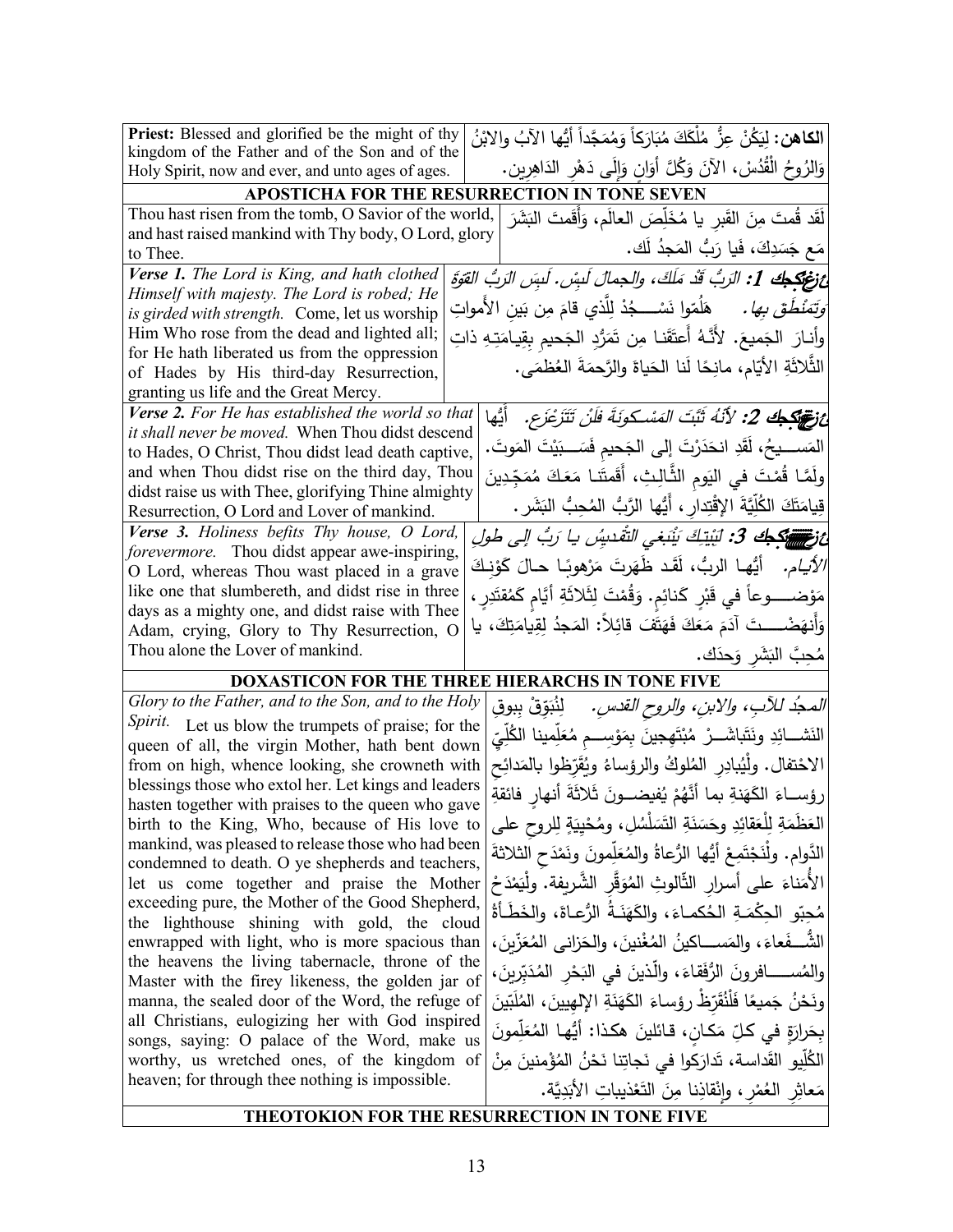| Both now and ever, and unto ages of ages. Amen. O                                                                   |  | الآنَ وكلَّ أوانِ وإلى دهرِ الداهرينِ. آمين.   أيَّتُها                          |  |
|---------------------------------------------------------------------------------------------------------------------|--|----------------------------------------------------------------------------------|--|
| most reverend Virgin, O thou by means of whom my<br>Savior Christ the Lord did appear to those lying in             |  | العَذْراءُ الكُلِّيَّةُ الوَقارِ ، يا مَنْ بِواسِطَتِها ظَهَرَ المَسيحُ          |  |
| darkness, He being the Sun of Justice, wishing to light                                                             |  | الرَّبُّ المُنْقِذُ لِلْثاوينَ في الظَّلام، وَهُوَ شَمْسُ العَذْلِ،              |  |
| those Whom He had made with His own hands after                                                                     |  | مُرِيداً أَنْ يُنيرَ  الَّذِينَ جَبَلَهُمْ بِيَدَيْهِ علَى صورَتِهِ. أَنْتِ      |  |
| His likeness: thou art the temple, the gate, the palace<br>and the throne of the King. Wherefore, O all-praised     |  |                                                                                  |  |
| one, thou hast attained with Him maternal privilege;                                                                |  | هَيْكَلٌ، وَبِابٌ، وَبَلاطٌ، وَعَرْشٌ لِلْمَلِكِ. لِذَلِكَ، يا ذاتَ              |  |
| intercede ceaselessly for the salvation of our souls.                                                               |  | كُلِّ مَديح، بِما أَنَّ لَكِ عِنْدَهُ الدالَّةَ الوالِدِيَّةَ، تَشَفَّعي         |  |
|                                                                                                                     |  | بِغَيْرٍ فُتورٍ في خَلاصٍ نُفوسِنا.                                              |  |
| THE HYMN OF ST. SIMEON THE GOD-RECEIVER                                                                             |  |                                                                                  |  |
| <b>Choir:</b> Lord, now lettest thou Thy servant depart in                                                          |  | ا <b>لكاهن:</b> الآنَ أَطْلِقْ عَبْدَكَ أَيُّها السَّيِّدُ على حَسَبِ            |  |
| peace, according to Thy word; for mine eyes have<br>seen Thy salvation, which Thou hast prepared before             |  | قَوْلِكَ بِسَلامٍ، لأَنَّ عَيْنَيَّ قَدْ أَبْصَرَتِا خَلاصَكَ الذي               |  |
| the face of all people, a light to lighten the Gentiles                                                             |  | أَعْدَدْتَهُ أَمامَ كُلِّ الشُّــعوبِ، نوراً لاسْــتِعْلانِ الأَمَمِ،            |  |
| and the glory of Thy people Israel.                                                                                 |  | ومَجْداً لِشَعْبِكَ إِسْرائيل.                                                   |  |
|                                                                                                                     |  | THE TRISAGION PRAYERS                                                            |  |
| People: Holy God, Holy Mighty, Holy Immortal: Have                                                                  |  | ا <b>لشعب:</b> قُدُّوسٌ اللهُ، قُدُّوسٌ القَوِيّ، قُدُّوسٌ الذ <i>ي</i> لا       |  |
| mercy on us. (thrice)                                                                                               |  |                                                                                  |  |
|                                                                                                                     |  | يَموتُ، ارحَمْنا. (ثلاثاً)                                                       |  |
| Glory to the Father, and to the Son, and to the Holy<br>Spirit; both now and ever, and unto ages of ages. Amen.     |  | المَجدُ للأَبِ والابنِ والروح القُدُسِ، الآنَ وكلَّ أوانِ                        |  |
|                                                                                                                     |  | وإِلى دَهْرِ الداهرينَ. أمين.                                                    |  |
| All Holy Trinity, have mercy on us. Lord,                                                                           |  | أَيُّها الثالوثُ القدوسُ، ارحمْنا. يا ربُّ اغْفُرْ خَطايانا. يا سيِّد تَجاوزْ    |  |
| cleanse us from our sins. Master, pardon our<br>iniquities. Holy God visit and heal our                             |  | عَنْ سَيِّئاتِنا. يا قُدّوسُ اطّلعْ واشْفِ أمْراضَنا، مِنْ أَجْلِ اسْمِكَ.       |  |
| infirmities, for Thy Name's sake.                                                                                   |  |                                                                                  |  |
| Lord, have mercy. (thrice)                                                                                          |  | يا ربُ ارْحَم. (ثلاثاً)                                                          |  |
| Glory to the Father, and to the Son, and to the Holy                                                                |  | المَجدُ للأَبِ والابنِ والروحِ القُدُسِ، الآنَ وكلَّ أوانِ                       |  |
| Spirit; both now and ever, and unto ages of ages. Amen.                                                             |  | وإلى دهرِ الداهرينَ. أمين.                                                       |  |
| Our Father, Who art in heaven, hallowed be Thy                                                                      |  | أبانا الذي في السَّـــماواتِ، لِيتقدَّسِ اســــمُكَ، ليأتِ مَلَكوتُك،            |  |
| Name. Thy kingdom come; Thy will be done on                                                                         |  | لِتَكُنْ مشــيئَتُكَ كَمَا في السَّــماءِ كذلِكَ على الأرضِ، خُبْزَنا            |  |
| earth as it is in heaven. Give us this day our daily<br>bread; and forgive us our trespasses, as we                 |  |                                                                                  |  |
| forgive those who trespass against us, and lead                                                                     |  | الجَوْهَريّ أَعْطِنَا اليومَ، واتْرُكْ لَذَا ما علَيْنا، كما نَترُكُ نَحْنُ      |  |
| us not into temptation, but deliver us from evil.                                                                   |  | لِمَنْ لَنا عَلَيْهِ، ولا تُدْخِلْنَا في تَجْرِبِةٍ، لكن نَجِّنَا مِنَ الشريرِ . |  |
| <b>Priest:</b> For thine is the kingdom, and the power, and<br>the glory, of the Father, and of the Son, and of the |  | الكاهن: لأنَّ لَكَ المُلْكَ، والقُوَّةَ، والمَجْدَ، أَيُّها الآبُ والإبنُ        |  |
| Holy Spirit, now and ever and unto ages of ages.                                                                    |  | والروحُ القُدُسُ، الآنَ وكلَّ أوانِ وإلى دهرِ الداهرين.                          |  |
| Choir: Amen.                                                                                                        |  | ا <b>لجوقة:</b> آمين.                                                            |  |
|                                                                                                                     |  | <b>RESURRECTIONAL APOLYTIKION IN TONE SEVEN</b>                                  |  |
| Thou didst shatter death by Thy Cross, Thou didst                                                                   |  | حَطْمْتَ بِصَلِيبِكَ الْمَوْتَ، وفَتَحْتَ لِلِّصِّ الفِرْدَوْسِ،                 |  |
| open paradise to the thief; Thou didst turn the sadness                                                             |  | وَحَوَّلْتَ نَوْحَ حامِلاتِ الطِّيبِ، وأَمَرْتَ رُسُلَكَ أَنْ                    |  |
| of the ointment-bearing women into joy. And didst<br>bid Thine Apostles proclaim a warning, that Thou hast          |  |                                                                                  |  |
| risen O Christ, granting to the world the Great Mercy.                                                              |  | يَكْرِزوا، بِأَنَّكَ قَدْ قُمْتَ أَيُّها المَسيحُ الإِلهُ، مانِحاً               |  |
|                                                                                                                     |  | العالَمَ الرَّحْمَةَ العُظْمي.                                                   |  |
| APOLYTIKION FOR THE THREE HIERARCHS IN TONE ONE                                                                     |  |                                                                                  |  |
|                                                                                                                     |  | $(**The original \, meldy**)$                                                    |  |

(\*\**The original melody*\*\*)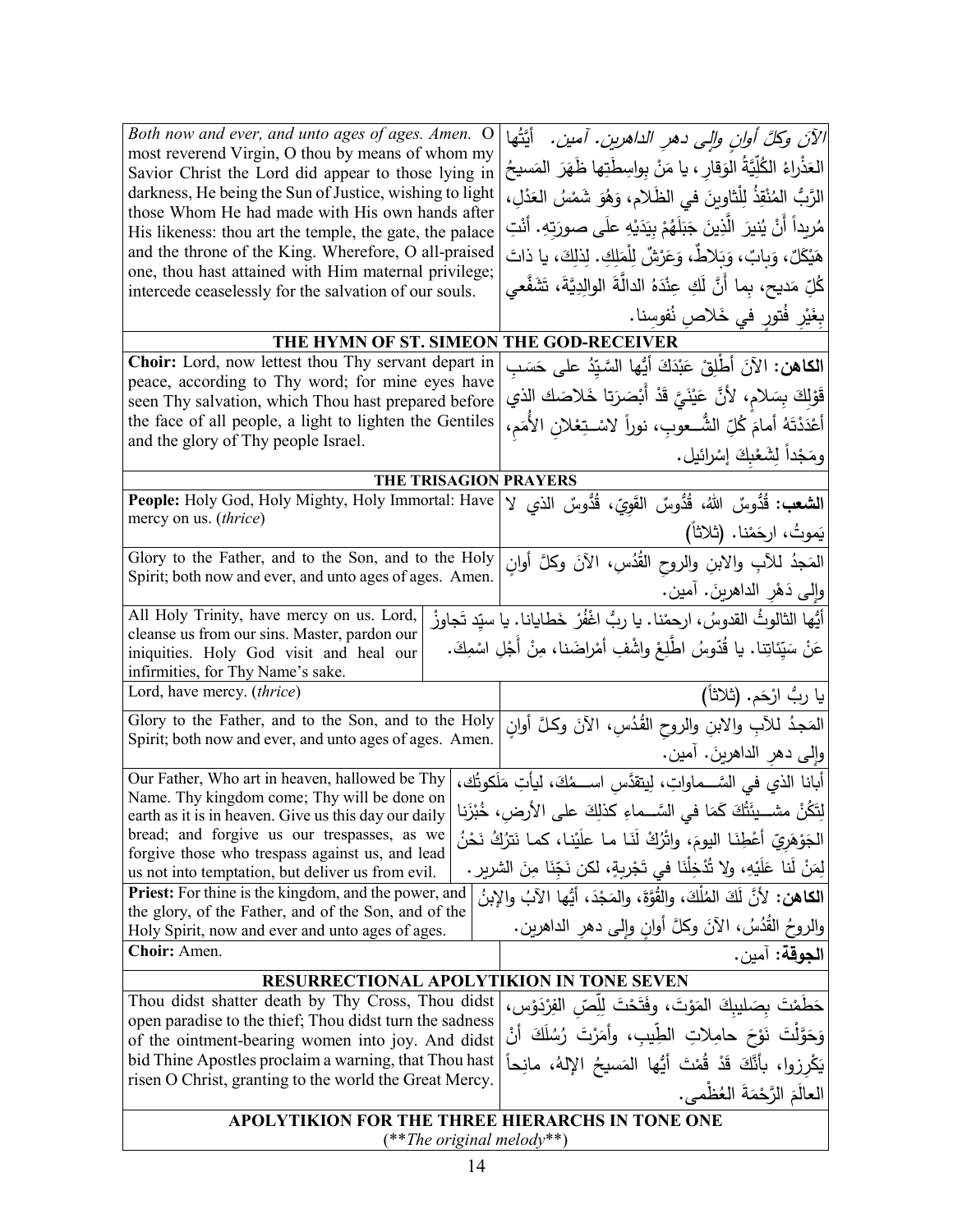| Glory to the Father, and to the Son, and to the Holy<br>Spirit. The three most great luminaries of the Three<br>Sun Divinity * have illumined all of the world with<br>the rays of doctrines divine and true; * they are the<br>sweetly-flowing rivers of wisdom, * who with godly<br>knowledge * have watered all creation in clear and<br>mighty streams: * The great and sacred Basil, and the | <i>المَجُد للآبِ والابنِ والروح القُدْسِ.</i> هَلُمُّوا نَلْتَئِمْ<br>جَميعًا، ونُكَرِّمْ بالمَدائِحِ* الكَواكِبَ الثُّلاثَةَ العَظيمَةَ<br>لِلأَهوتِ المُثَلَّثِ الشَّموسِ. * الَّذينَ أناروا المَسْكونَةَ<br>بِأَشِعَّةِ العقائِدِ الإِلَهِيَّةِ.* أَنْهارَ الحِكْمَةِ الجارِيَةَ |
|---------------------------------------------------------------------------------------------------------------------------------------------------------------------------------------------------------------------------------------------------------------------------------------------------------------------------------------------------------------------------------------------------|-------------------------------------------------------------------------------------------------------------------------------------------------------------------------------------------------------------------------------------------------------------------------------------|
| Theologian, wise Gregory, * together with the<br>renowned John, * the famed Chrysostom of golden                                                                                                                                                                                                                                                                                                  | عَسَلاً، * الَّذينَ رَوَّوا الكَنيسة بِسَواقى المَعْرِفَةِ<br>الإلهيَّة. * أَعْني بِهِمْ باسيليوسَ العَظيمَ،                                                                                                                                                                        |
| speech. * Let us all who love their divinely-wise<br>words * come together, honoring them with hymns; *<br>for ceaselessly they offer entreaty for us to the Trinity.                                                                                                                                                                                                                             | وغْرِيغورِيوسَ اللاهوتيَّ، * وَيوحَنَّا المَجيدَ الذَّهَبِيَّ<br>اللِّسان، * لأَنَّهُمْ يَتَثَنَّفَّعونَ دائِمًا إلى الثالوثِ مِنْ                                                                                                                                                  |
|                                                                                                                                                                                                                                                                                                                                                                                                   | أَجْلِنا * نَحْنُ الْمُحِبّينَ أَقوالَهُم.                                                                                                                                                                                                                                          |
| RESURRECTIONAL THEOTOKION IN TONE ONE                                                                                                                                                                                                                                                                                                                                                             |                                                                                                                                                                                                                                                                                     |
| Both now and ever, and unto ages of ages. Amen.<br>As Gabriel cried aloud unto thee, "Hail, O Virgin,"<br>with that cry did the Lord of all become incarnate in                                                                                                                                                                                                                                   | ٳڹٞ<br>الآنَ وكُلَّ أُوانِ والِّي دَهْرِ الداهرِينِ. آمينِ.<br>جِبْرائيلَ لَمّا تَفَوَّهَ نَحْوَكِ أَيَّتُها العَذْراءُ بالسَّلام، فَمَعَ                                                                                                                                           |
| thee, O holy ark, as spake the righteous David; and                                                                                                                                                                                                                                                                                                                                               | الصَّوْتِ تَجَسَّدَ سَيّدُ الكُلِّ فيكِ، أَيَّتُها السَّفيذَةُ المُقَدَّسَةُ،                                                                                                                                                                                                       |
| Thou wast revealed as more spacious than the                                                                                                                                                                                                                                                                                                                                                      |                                                                                                                                                                                                                                                                                     |
| heavens, in that thou bore thy Creator. Wherefore,                                                                                                                                                                                                                                                                                                                                                | كما قالَ داودُ الصِّدّيقِ. وظَهَرْتِ أَرْحَبَ مِنَ السَّماواتِ                                                                                                                                                                                                                      |
| glory to Him Who abode in thee; glory to Him Who                                                                                                                                                                                                                                                                                                                                                  | حامِلَةً خالِقَكِ. فَالْمَجْدُ للَّذي حَلَّ فيكِ، المَجُدُ للَّذي                                                                                                                                                                                                                   |
| came from thee; glory to Him, Who through thy<br>birth-giving hath set us free.                                                                                                                                                                                                                                                                                                                   | أتي مِنْكِ، المَجْدُ لِلَّذي أَعْتَقَنا بولِادَتِهِ مِنْكِ.                                                                                                                                                                                                                         |
| <b>THE DISMISSAL</b>                                                                                                                                                                                                                                                                                                                                                                              |                                                                                                                                                                                                                                                                                     |
| Deacon: Wisdom!                                                                                                                                                                                                                                                                                                                                                                                   | ا <b>لشمّاس :</b> حكْمَةٌ.                                                                                                                                                                                                                                                          |
|                                                                                                                                                                                                                                                                                                                                                                                                   |                                                                                                                                                                                                                                                                                     |
| Choir: Father, bless!                                                                                                                                                                                                                                                                                                                                                                             |                                                                                                                                                                                                                                                                                     |
| Priest: Christ our God, the Existing One, is blessed,                                                                                                                                                                                                                                                                                                                                             | ا <b>لجوقة:</b> بارك يا أب.                                                                                                                                                                                                                                                         |
| always, now and ever, and unto ages of ages.                                                                                                                                                                                                                                                                                                                                                      | ا <b>لكاهن:</b> المَسيحُ إلهُنا، الذي هو مُبارَكٌ كُلَّ حينِ،<br>الآنَ وكلَّ أوانِ وإلى دهرِ الداهرين.                                                                                                                                                                              |
| Choir: Amen. Preserve, O God, the holy Orthodox                                                                                                                                                                                                                                                                                                                                                   |                                                                                                                                                                                                                                                                                     |
| faith and all Orthodox Christians, unto ages of ages.                                                                                                                                                                                                                                                                                                                                             | ا <b>لجوقة:</b> آمين. لِيُوَطِّدِ الرَّبُّ الإِلهُ الإِيمانَ المُسْتَقيمَ                                                                                                                                                                                                           |
| Amen.                                                                                                                                                                                                                                                                                                                                                                                             | الرأي، مَعَ جَميع المَسيحيينَ الأَرْثوذُكُسيين، آمين.                                                                                                                                                                                                                               |
| Priest: Most holy Theotokos, save us.                                                                                                                                                                                                                                                                                                                                                             | ا <b>لكاهن:</b> أيّتُها الفائقُ قُدسُها والدةُ اﻹلهِ خَلّصينا.                                                                                                                                                                                                                      |
| <b>Choir:</b> More honorable than the Cherubim, and more                                                                                                                                                                                                                                                                                                                                          | ا <b>لجوقة:</b> يا مَنْ هِيَ أَكرَمُ مِنَ الشاروبيم، وأرفَعُ مجداً                                                                                                                                                                                                                  |
| glorious beyond compare than the Seraphim, thou                                                                                                                                                                                                                                                                                                                                                   |                                                                                                                                                                                                                                                                                     |
| who without corruption bearest God the Word and art<br>truly Theotokos: we magnify thee.                                                                                                                                                                                                                                                                                                          | بغيرِ قِياسٍ مِنَ السارافيمِ، التي مِنْ دونِ فَسادٍ وَلَدَتْ                                                                                                                                                                                                                        |
| Priest: Glory to Thee, O Christ our God                                                                                                                                                                                                                                                                                                                                                           | كَلِمَةَ الله، حقاً أَنَّكِ والدةُ اﻹلهِ إيَّاكِ نُعَظِّم.<br>ا <b>لكاهن:</b> المَجْدُ لَكَ أَيُّها المسيحُ الإِلهُ، يا رجاءَنا، المَجْدُ لَكَ.                                                                                                                                     |
| and our hope, glory to Thee.                                                                                                                                                                                                                                                                                                                                                                      |                                                                                                                                                                                                                                                                                     |
| <b>Choir:</b> Glory to the Father, and to the Son, and to the                                                                                                                                                                                                                                                                                                                                     | ا <b>لجوقة:</b> المَجْدُ للآبِ والابنِ والروحِ القُدُسِ، الآنَ                                                                                                                                                                                                                      |
| Holy Spirit; both now and ever, and unto ages of ages.<br>Amen. Lord, have mercy <i>(thrice)</i> . Father, bless.                                                                                                                                                                                                                                                                                 | وكلَّ أوانِ وإلى دَهرِ الداهرينَ. آمين. يا رَبُّ ارْحَم.                                                                                                                                                                                                                            |
|                                                                                                                                                                                                                                                                                                                                                                                                   | (ثلاثاً) باركْ يا أب.                                                                                                                                                                                                                                                               |
| Priest: May He Who rose from the dead, Christ                                                                                                                                                                                                                                                                                                                                                     |                                                                                                                                                                                                                                                                                     |
| our true God, through the intercessions of His all-                                                                                                                                                                                                                                                                                                                                               | ا <b>لكاهن:</b> أَيُها المَسيحُ إلهُنا الحَقيقي، يا مَنْ قامَ مِن بين                                                                                                                                                                                                               |
| immaculate and all-blameless holy Mother; by the<br>might of the Precious and Life-giving Cross; by the                                                                                                                                                                                                                                                                                           | الأمواتِ، بشَفاعاتِ أَمِّكَ الكُلِّيَّةِ الطّهارَةِ والبَربِئَة مِنْ كُلِّ<br>عَيْبٍ؛ وبقُدْرةِ الصَليبِ الكَريمِ المُحْييِ؛ وبِطِلْباتِ القُوّاتِ                                                                                                                                  |